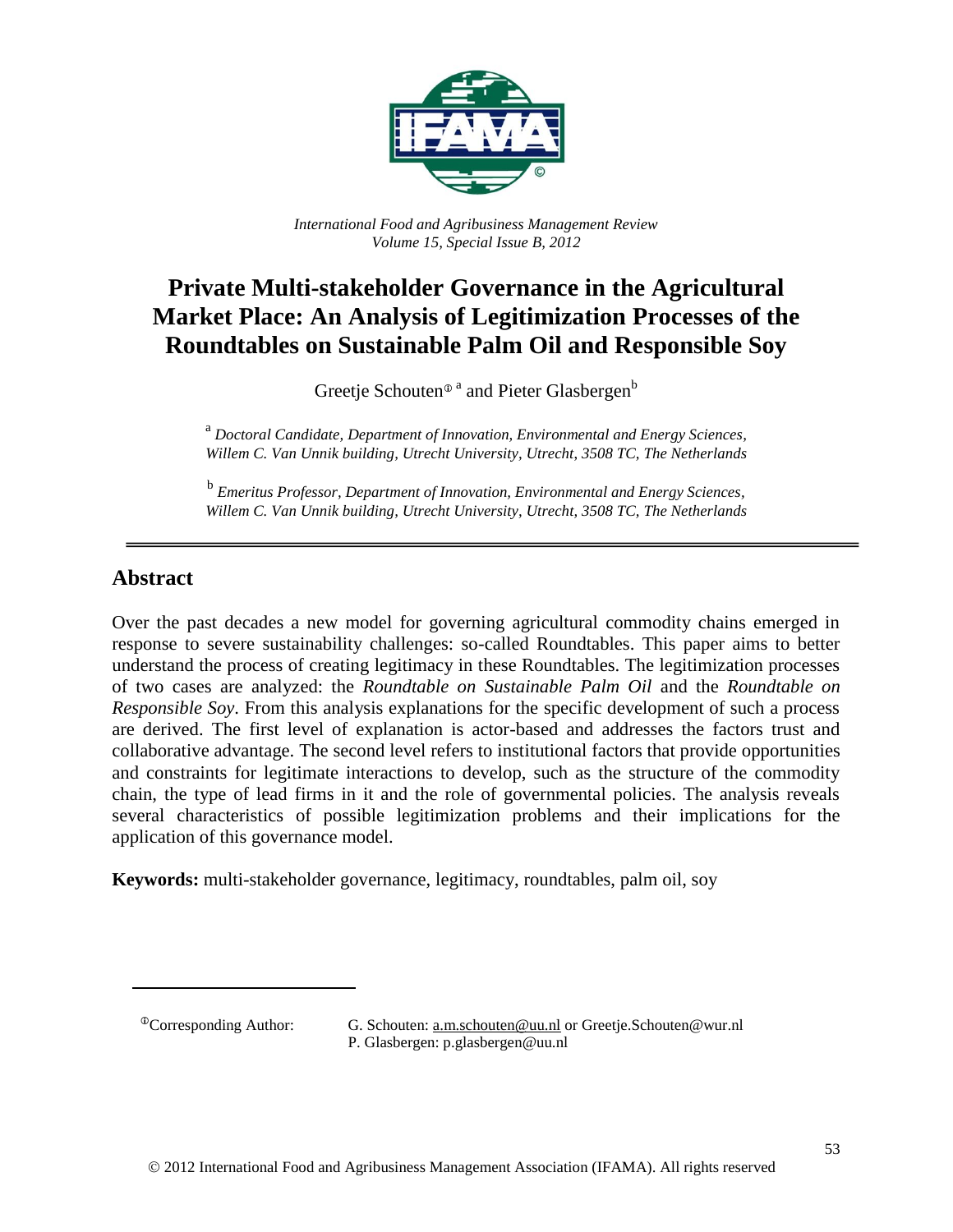## **The Rise of Partnerships in Global Agrifood Chains**

Over the last decennia we have seen the initiation of a new model for governing agricultural commodity chains in response to severe sustainability challenges. These so-called wicked problems are "dynamically complex, ill-structured, public problems" (Batie 2008, 1176) for which no ultimate problem definition and definite solution exists and for which stakeholders have fundamentally different frames of reference (Peterson 2009). These new models of governance have become a crucial component of the strategy of many large multi-national companies in the food industry (Dentoni and Peterson 2011). In a new form of partnership, businesses and NGOs took the initiative to define more sustainable production standards and related certification schemes to address these problems. These arrangements often focus on a specific product(-type) and aim to make a whole agricultural sector more sustainable. These collaborative, multi-stakeholder arrangements have been defined as non-hierarchical, selforganizing alliances to promote more sustainable production and consumption practices, while using the market as a coordinating mechanism to realize this objective (Glasbergen 2007). Not only are these partnerships non-hierarchical, they can also be categorized as post-territorial, because their spatial boundaries are not demarcated by fixed, jurisdictional borders.

Outstanding examples of these arrangements take the form of a Roundtable. The two front running Roundtables are the Roundtable on Sustainable Palm Oil (RSPO) and the Roundtable on Responsible Soy (RTRS). These multi-actor arrangements show overlap in driving actors, face similar sustainability problems, and have similar organizational structures:

- The founding actors of the RSPO, the World Wide Fund for Nature (WWF) and Unilever, were also involved in setting up the RTRS and several businesses and NGOs actively participate in both roundtables.
- Both palm oil and soy are used on a global scale for food, feed and fuel. Both crops are largely planted as export driven, large-scale monocultures and belong to the fastest expanding crops in the tropics. Sustainability problems in both sectors relate to deforestation, loss of biodiversity and labor and land rights issues.
- Their governance structure and decision-making processes are such that commodity chain actors, as well as environmental and developmental NGOs are represented in the Executive Board and General Assembly of the roundtables. The General Assembly is in both cases the highest decision-making body.

The RSPO started a process to address sustainability concerns in palm oil production by engaging actors from all levels of the commodity chain in 2002. The RSPO currently counts over 1000 members and represents approximately 40% of global palm oil production and the majority of upstream food manufacturers in the supply chain. Members are divided into several membership categories: Oil Palm Growers; Palm Oil Processors and/or Traders; Consumer Goods Manufacturers; Retailers; Banks and Investors; Environmental/Nature Conservation NGOs; Social/Developmental NGOs; and Affiliate members. This last category of affiliate members does not have decision-making power or voting rights within the RSPO. Through a series of multi-stakeholder working groups, members of the RSPO spent several years designing Principles and Criteria (P&C) for sustainable palm oil production, a verification and certification process, and mechanisms for supply chain traceability and tradable credits. The General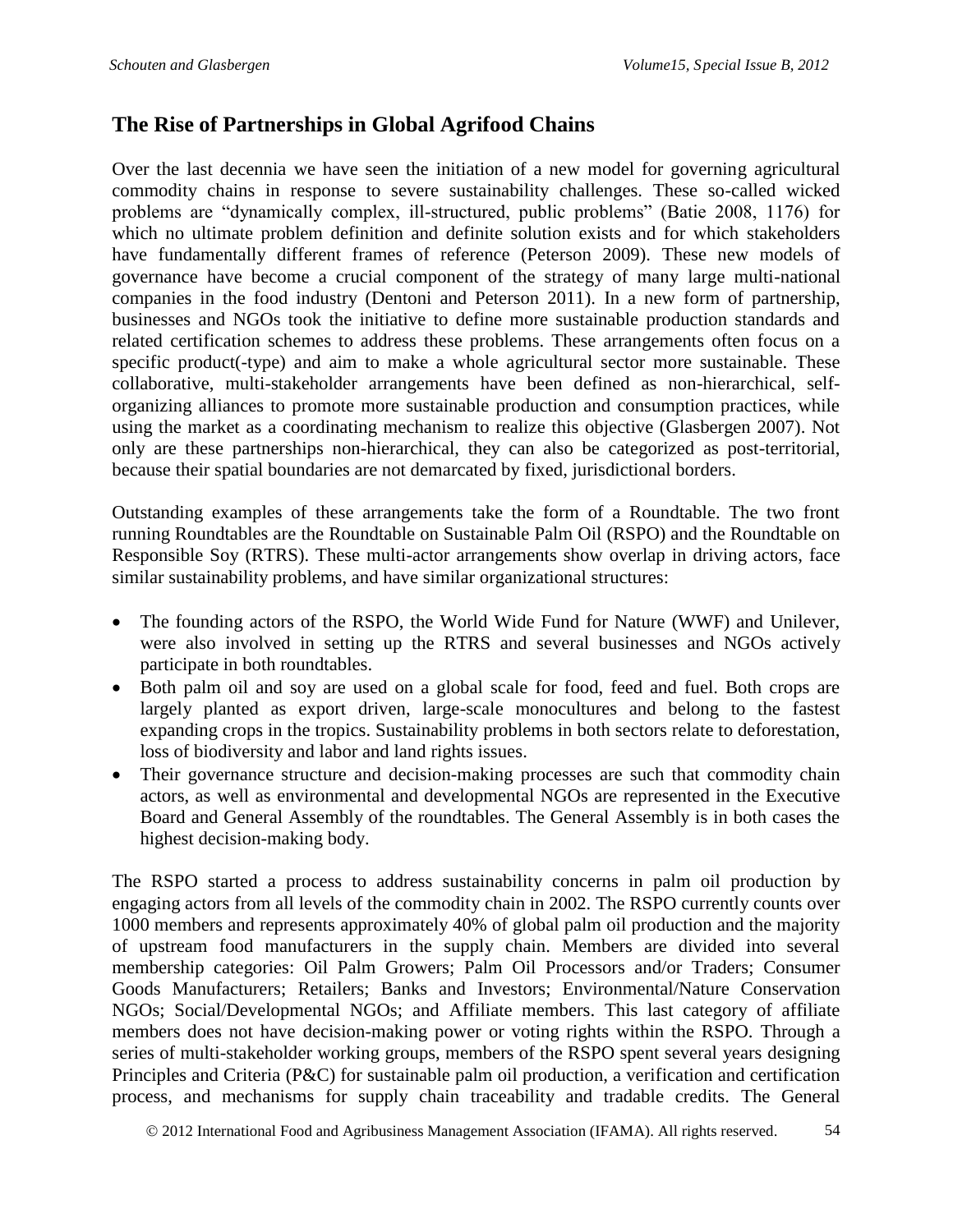Assembly is the highest decision-making body of the RSPO, where all members have one vote and decision-making occurs by majority voting. The first shipment of certified palm oil entered the market in November 2008.

The first RTRS meeting was held in London (2004), when WWF invited 25 potential stakeholders to discuss the idea of addressing sustainability issues in mainstream soy production through a multi-stakeholder process (RTRS 2010). Currently, the RTRS has approximately 150 members and represents a smaller portion of the market than the RSPO. Members are divided into 4 categories: Producers; Industry, Trade and Finance; Civil Society; and Observers. Observing members have no decision-making power or voting rights in the RTRS. The General Assembly also is the highest decision-making body. To prevent domination of one stakeholder group, voting in the General Assembly takes place per constituency group, instead of the onemember, one-vote principle in case of the RSPO. The RTRS approved the P&C for responsible soy production and an accompanying verification system in June 2010. The first shipment of certified soy from South America came to Europe in June 2011.

Both RSPO and RTRS can be seen as representatives of the development of a new global domain that is not only filled with (inter)governmental organizations but also with private arrangements that aim to fulfill a public function (Ruggie 2004; Abbott and Snidal 2009). One of the central debates related to this development regards the legitimacy of what Bernstein addressed as 'nonstate governance in the market place' (Bernstein 2011). This debate is mainly based on a specific interpretation of the role of states in liberal democracies. According to this interpretation, states are the ultimate and exclusive authoritative agents in public affairs. The state needs to set the rules of the game and private actors need to pursue their activities within these rules (Glasbergen 2011). From this interpretation, legitimization of private governance may be problematic, for example, because private actors taking over political functions may erode public power; because these arrangements cannot be held accountable like governments to those who are affected; or because of doubts about the effectiveness of voluntary private standards given the lack of sanctioning power (i.e, Bäckstrand et al. 2010; Bexell 2010; Steets 2010).

However, these studies tell us little about the practices of creating legitimacy in terms of the ability of the arrangements to develop a more sustainable alternative to current practices that becomes accepted as an authoritative norm in their issue field. They also inform us less about problems associated with legitimacy that can occur within these multi-stakeholder settings and what this implies for these types of arrangements. Therefore this paper analyzes the practices through which legitimacy is created by looking at the interactions between the actors in Roundtables and the institutional context in which these interactions take place. The next section presents an operationalization of the question of legitimacy. Subsequently the methodology is presented, followed by an empirical analysis of the two Roundtables. From this analysis two levels of explanations for the specific development of these legitimization processes are derived. The first level refers to actor-related factors, while the second level refers to institutional factors that provide opportunities and constraints for legitimate interactions to develop. In the concluding section several problems regarding the creation of legitimacy are identified as well as possible strategies to overcome these.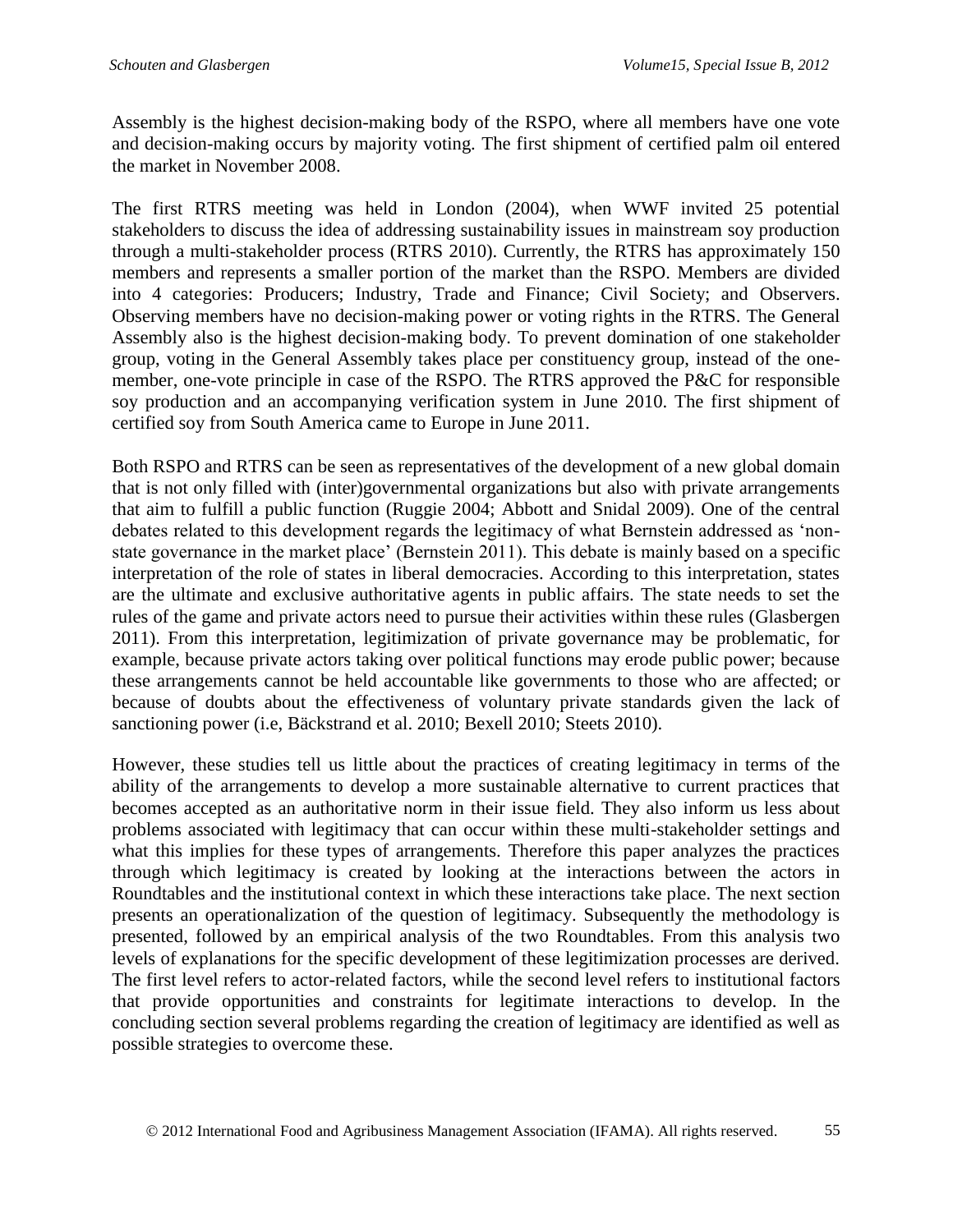## **Operationalization of the Question of Legitimacy**

The concept of legitimacy refers to the acceptance and justifications of authority. According to Suchman, it is "a generalized perception or assumption that the actions of an entity are desirable, proper, or appropriate within some socially constructed systems of norms, values, beliefs and definitions" (Suchman 1995, 574). Biermann and Gupta's approach of legitimacy refers to this classical interpretation and define legitimacy as "being in accord with established norms and requirements, or recognized principles or accepted rules and standards of behavior" (Biermann and Gupta 2011, 1858). Most studies on legitimacy take a state of affairs as a starting point and assume that this state can be evaluated on its *degree* of legitimacy. Their starting point is normative, in the sense that evaluations are based on what is assumed to be required to make governance arrangements legitimate. They either evaluate the procedures or the substantial content of private arrangements (i.e. Bäckstrand et al. 2010; Bexell 2010).

The procedural or input legitimacy approach evaluates the process through which decisionmaking takes place. It is assumed that non-state governance may become as legitimate as intergovernmental policies if they conform to equivalent democratic prerequisites, such as transparency, accountability, inclusiveness, etc. (Dingwerth 2007; Keohane 2011). The substantive or output legitimacy approach is concerned with the purpose and appropriateness of the governance activity of the arrangements. Here the arrangements are assessed in terms of their contribution to collective problem solving, for example, their ability to contribute to the protection of basic human rights, environmental protection, or empowerment of less privileged groups. If an outcome of a policy decision serves the public good and is effective in tackling a problem, it attains output legitimacy (Scharpf 1999). Both approaches focus on what *should* count as justification for recognizing the authority of private arrangements (Bernstein 2011, 21). However, they inform us less about the process through which their standards become *accepted* as an authoritative norm in their issue field. According to our view, an (additional) approach that aims to better understand the process of creating legitimacy would look at the practices through which legitimacy is realized. This approach studies the often cumbersome process of bringing diverse actors together to develop a common acceptable new management standard and the factors that influence this process.

This approach assumes that the legitimacy of private governance arrangements is rooted in a process of interaction among diverse actors, connected to a specific issue area, and in a specific contextual environment (Bernstein 2011; Schouten and Glasbergen 2011). For analytical reasons we divide this process into several ideal-typical phases. These phases are informed by theories regarding the policy cycle frequently used in the field of policy analysis (see for example Crabbé and Leroy 2008, 3) and are adapted to the multi-stakeholder governance model of Roundtables based on earlier studies (Schouten and Glasbergen 2011; Schouten et al. 2012). These phases include: engaging stakeholders in the multi-stakeholder process; defining the problem area and coming to an agreement on how to tackle the issues; implementing the agreed solutions and assuring compliance; assuring acceptance of external audiences. These phases should not be interpreted as taking place in a strict chronological order. A Roundtable process is an iterative process and phases can overlap as actors as well as issues can be in a different phases of the process at the same time. This paper takes the interactions between the partners in the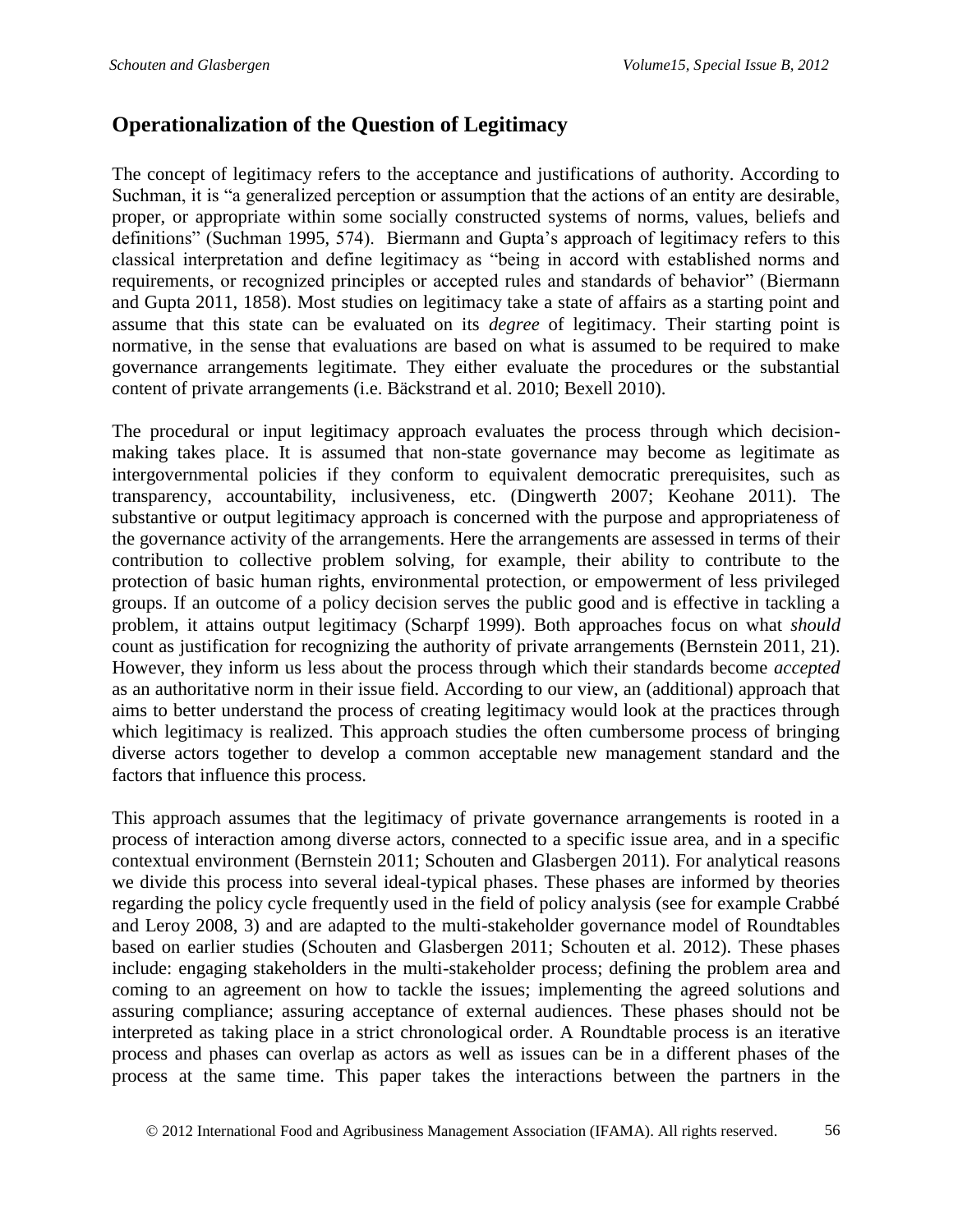arrangement as the key unit of analysis. Related to these phases in the development of a Roundtable four factors are important to the process of creating legitimacy:

- 1. The inclusion of relevant stakeholders in the multi-stakeholder process.
- 2. The opportunities for stakeholders to come to an agreement on how to govern the sector.
- 3. The degree of compliance of involved stakeholders with the agreements.
- 4. The degree of acceptance of third party audiences of the outcomes of the process.

From this analysis this paper derives explanations for the specific development of these legitimization processes. The first level of explanations is actor-based and regards the factors trust and collaborative advantage. The second level refers to the, on the short-term inalterable, societal context in which the interactions develop. Here our focus shifts to institutional factors that provide opportunities and constraints for legitimate interactions to develop, such as the structure of the commodity chain, the type of lead firms in it and the role of governmental policies. Subsequently, it is important to understand how these two levels are interacting.

# **Methodology**

This paper takes a case study approach similar to the one described by Eisenhardt (1989) and uses in-depth data to understand the complex dynamics going on in multi-stakeholder settings. Previous research endeavors on legitimacy did not reveal much about the processes through which multi-stakeholder arrangements become legitimized. In order to provide empirical substantiation to this field of research, this paper studies the practices through which legitimacy comes about. Several data collection methods are combined, including desk research, interviews and observations. Our comparative case study analysis is based on official documents produced by the RSPO and RTRS, minutes of Executive Board meetings, minutes of General Assemblies, and minutes of Working Group meetings. These documents are supplemented by documents on both Roundtables published by individual stakeholders of the Roundtable, and news articles. The desk research is further complemented by over 30 semi-structured in-depth interviews with individual members of both Roundtables (representatives of NGOs and value chain actors) and members of both Executive Boards about the development processes of the arrangements. Furthermore, several employees of NGOs that did not apply for membership of a Roundtable, but are working on palm oil and/or soy issues related to sustainability, were interviewed (a list of interviewees is available in the appendix). Additionally, observations were made during Executive Board meetings of the RTRS, the fourth Roundtable Conference on Responsible Soy and the third General Assembly of the RTRS, all in May 2009 in Campinas, Brazil. Furthermore, observation methods were used during the ninth Roundtable Conference on Sustainable Palm Oil and the eighth General Assembly of the RSPO in November 2011 in Kota Kinabalu, Malaysia.

The two cases were selected on the basis of their organizational similarities, as the RTRS is a copyist initiative of the RSPO. This unique situation allows us to conduct an in-depth comparative case study analysis in which we try to bring the factors that cause differences in their legitimization processes to the surface. This article uses the in-depth data in an inductive manner to generate new insights on factors that might hinder or enhance legitimization processes of Roundtables. Our qualitative data are very useful for understanding the dynamics underlying relationships and the reasons behind what we see happening in the cases (Eisenhardt, 1989).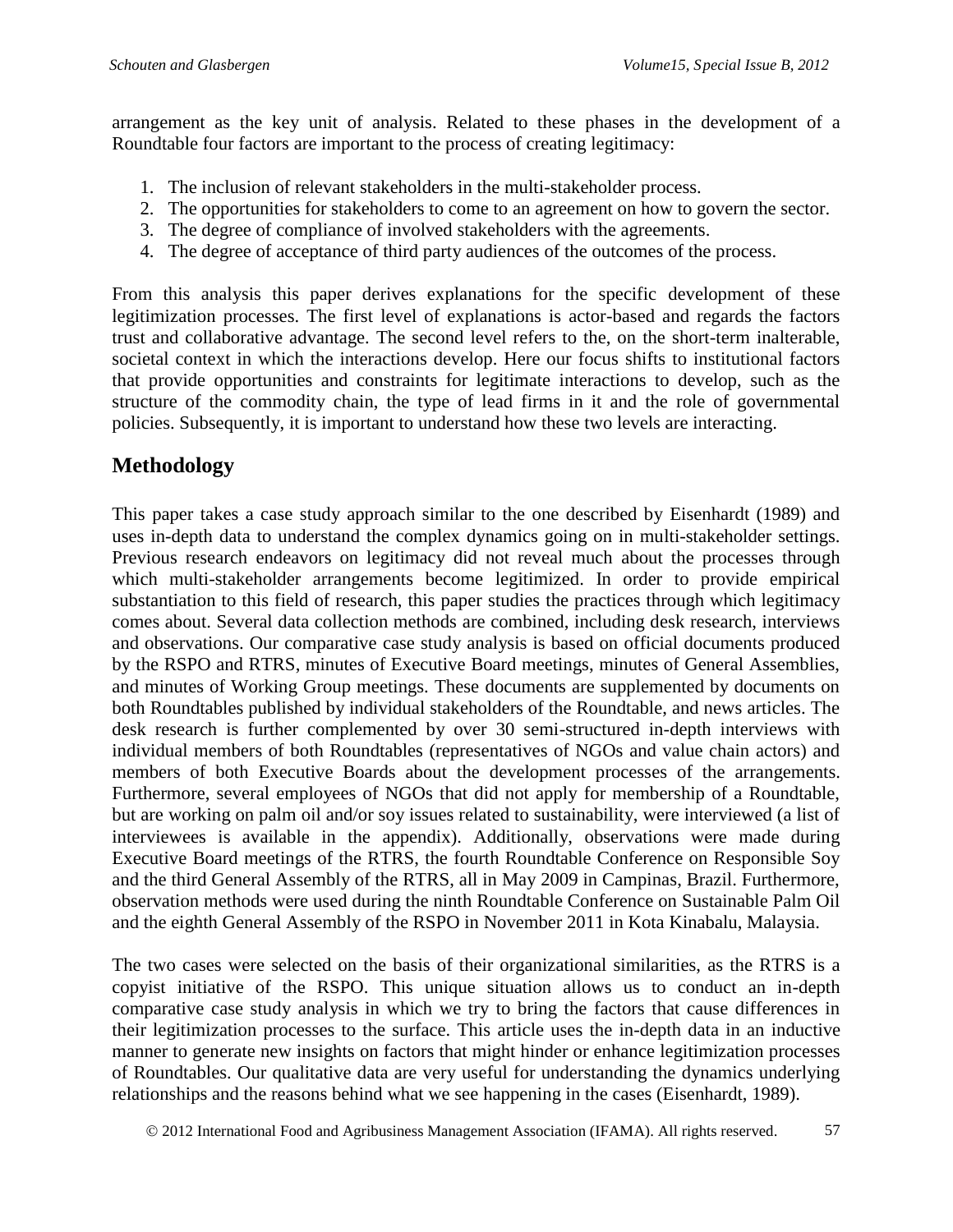#### **Inclusion of Stakeholders in the Process**

Both roundtables have the aim to get all stakeholders in the commodity chain plus environmental and developmental NGOs involved (RSPO 2012b; RTRS 2012a). Despite this intention, they both face problems including smallholders, local communities and consumers (Cheyns 2011; RTRS 2011). These stakeholder groups are mostly made up out of individual actors instead of organized interest groups. To actively involve these large numbers of individual stakeholders is extremely challenging for Roundtables.

Nonetheless, the RSPO was relatively successful in involving relevant stakeholders. They managed to attract large producing companies from the two most important producing countries, Indonesia and Malaysia (Unilever 2012). Furthermore, they have managed to get an important part of retailers in Europe and the United States involved, as well as a large amount of NGOs from many parts of the world (RSPO 2012a). On the other hand, they have hardly been able to engage stakeholders from importing countries of palm oil outside the Western world, such as China. Several programs were set up to get Chinese stakeholders involved, but so far the RSPO has only managed to get three Chinese companies on board (Cheng Hai 2011). Private market initiatives, like the RSPO, miss an institutional fit with the socialist market economy as it exists in China. The RSPO is aware of this problem and recognizes that the role of the Chinese government is critical to provide the enabling environment for collaboration to take place. However, it is still unclear how this process should exactly be managed.

The RTRS was less successful in including stakeholders into their multi-stakeholder process. First of all, they faced difficulties including global development and social NGOs in the standard setting process. Most Latin American NGOs did not become part of the process so that they are able to oppose the outcomes if they do not agree with them (Interview #8). Fetraf-Sul, the only organization representing small farmers stepped out of the RTRS early on in the process (2005) because it didn't feel it could influence the agenda enough. The development NGO Cordaid showed solidarity and left as well (A Seed Europe 2005). Secondly, not all main producing countries are well represented in the RTRS. While the United States are the biggest producers of soy (38 % of global production in 2003) only few RTRS members come from there (4,7 %) (RTRS 2012b). In general, soy producers from this part of the world do not see the need to address sustainability issues in their domestic industry. Third, the RTRS faces the same problem as the RSPO in terms of involving stakeholders from some important consumer countries. China's soy imports account for over 50 % of the world total. Despite this major role in the global soy market their membership count in the RTRS is very low (2 % of total membership), whereas Europe, importing only 17 % of global soybean, has a share of 44 % of the members (USDA 2010).

A fair distribution of costs and benefits is essential to keep stakeholders involved in a partnering process. Both Roundtables were not able to manage this issue properly and had prominent members leaving the process. Future expansion of palm oil is most likely to occur in Indonesia and so standards aimed at reducing deforestation and requiring environmental assessments and social audits on new developments will mostly affect plantations there (Interview #10). This makes Indonesian producers feel they bare most of the costs of certification, while benefits of the collaboration did not yet materialize. The Indonesian Palm Oil Association, GAPKI, resigned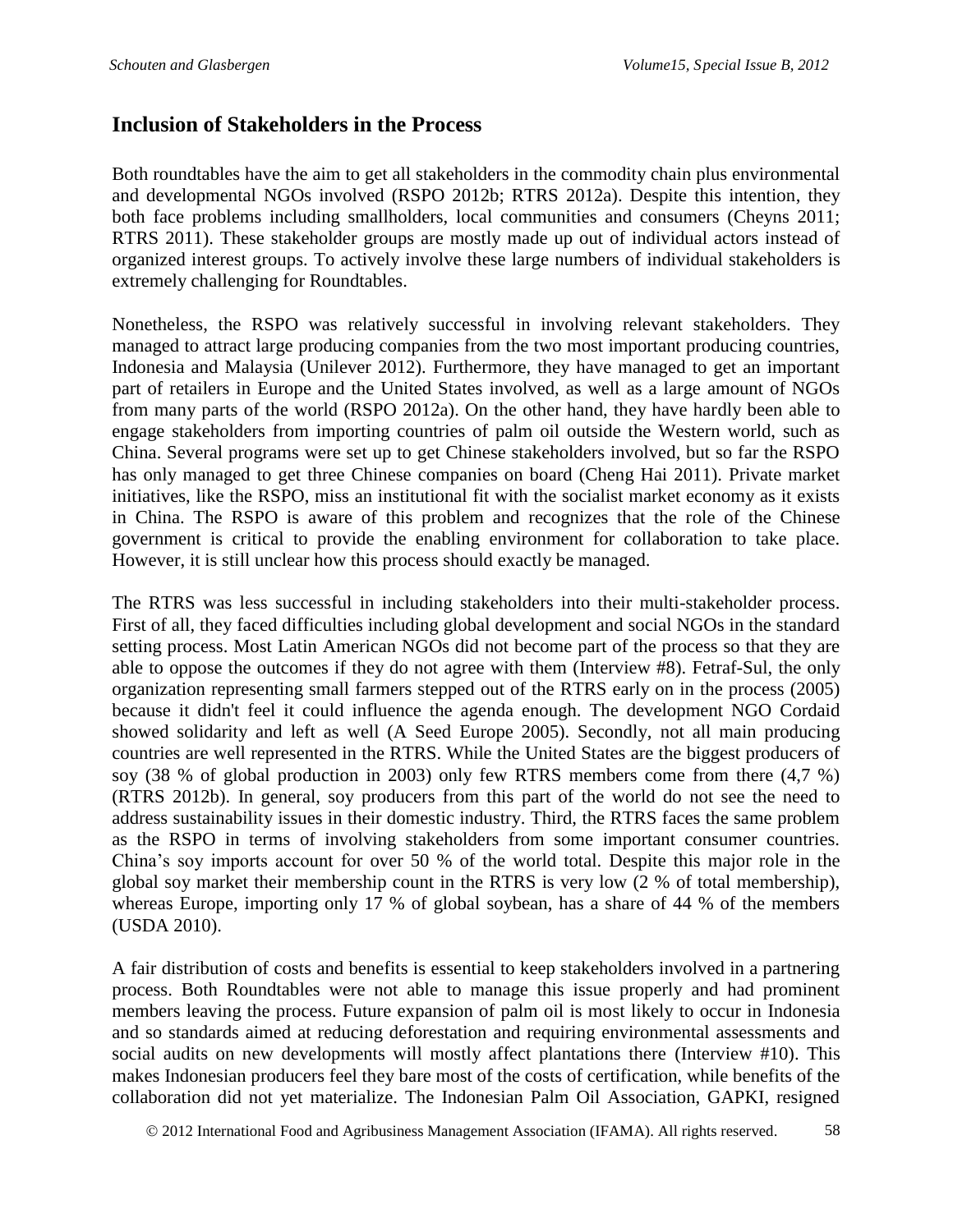their RSPO membership in the second half of 2011 (RSPO 2012c). They felt the organizational structure of the RSPO was not balanced enough at the expense of the producers and want to focus on their own Indonesian certification system (ISPO) (Interview #34) (TROPIS 2011; RSPO 2010). The RTRS faced similar problems. During the creation of the P&C an important participant, APROSOJA (Mato Grosso's State Association of Soybean Producers), left the organization because of forest conservation criteria introduced in the P&C. APROSOJA argued strenuously for the RTRS to approve a compensation program for any avoided deforestation. Without seeing any prospect for financial gain from the process, they were not willing to accept the P&C and terminated their membership of the Executive Board and the RTRS at the General Assembly in  $2009<sup>1</sup>$ . Roundtables focus on certification standards at production level, which means that producers bare most of the costs. Some of these stakeholders therefore tend to feel that the process is unfair and unbalanced. In both cases we see that in reaction local certification systems emerge: i.e. Brazil (Soya Plus), Malaysia (MSPO) and Indonesia (ISPO).

# **Coming to an Agreement**

Consensus-based decision-making is institutionalized in the practices of both Roundtables and forms the backbone of the standard setting process. In order to reach consensus, issues need to be framed in a way that corresponds with the views of all stakeholders involved. To realize this cohesion, contentious issues are sometimes left out of the debate and so are advocates of radical viewpoints. However, in exceptional cases, when the ultimate reliability of the arrangement is at stake, the principle is abandoned, even at the cost of stakeholders leaving the process.

In the first years of the RSPO a conflict arose about the specific contribution of palm oil to sustainability problems. Whereas Malaysian producers focused mainly on poverty reduction due to palm oil development, NGOs stressed issues of deforestation caused by this development (RSPO 2003). Producers implicitly acknowledged the need to codify best practices, but were reluctant to say that sustainability was a problem in the palm oil industry. This conflict, which posed a risk to the development of the RSPO, was solved pragmatically. Instead of carrying on the debate on the exact contribution of palm oil to environmental degradation, it was decided to focus on a concrete standard for sustainable palm oil. At the first Roundtable conference, the natural-resource consultancy ProForest presented technical studies that would serve as a basis for the development of a standard (RSPO 2004). This document was acceptable to all partners, because contentious issues were avoided. The P&C were further developed by a working group that was put together by the Executive Board. The facilitator of this working group indicated that none of the members tried to slow down or frustrate the process (Interview #12).

An issue of contention in the P&C development group was the use of agrochemicals, in particular the use of paraquat. While prohibited in the European Union, paraquat is one of the world's most widely used herbicides. Producers insisted it was essential for their business to use agrochemicals, while NGOs insisted that the risks associated with the use of some of these chemicals to human health and safety were unacceptable. The resulting compromise on which consensus could be reached was quite disordered (Interview #12). The P&C, while requiring producers to actively look for alternatives to dangerous chemicals, ultimately do not ban their

 $\overline{a}$  $1$  Observations during EB meetings in 2009, Campinas, Brazil and the GA in Campinas Brazil

2012 International Food and Agribusiness Management Association (IFAMA). All rights reserved. 59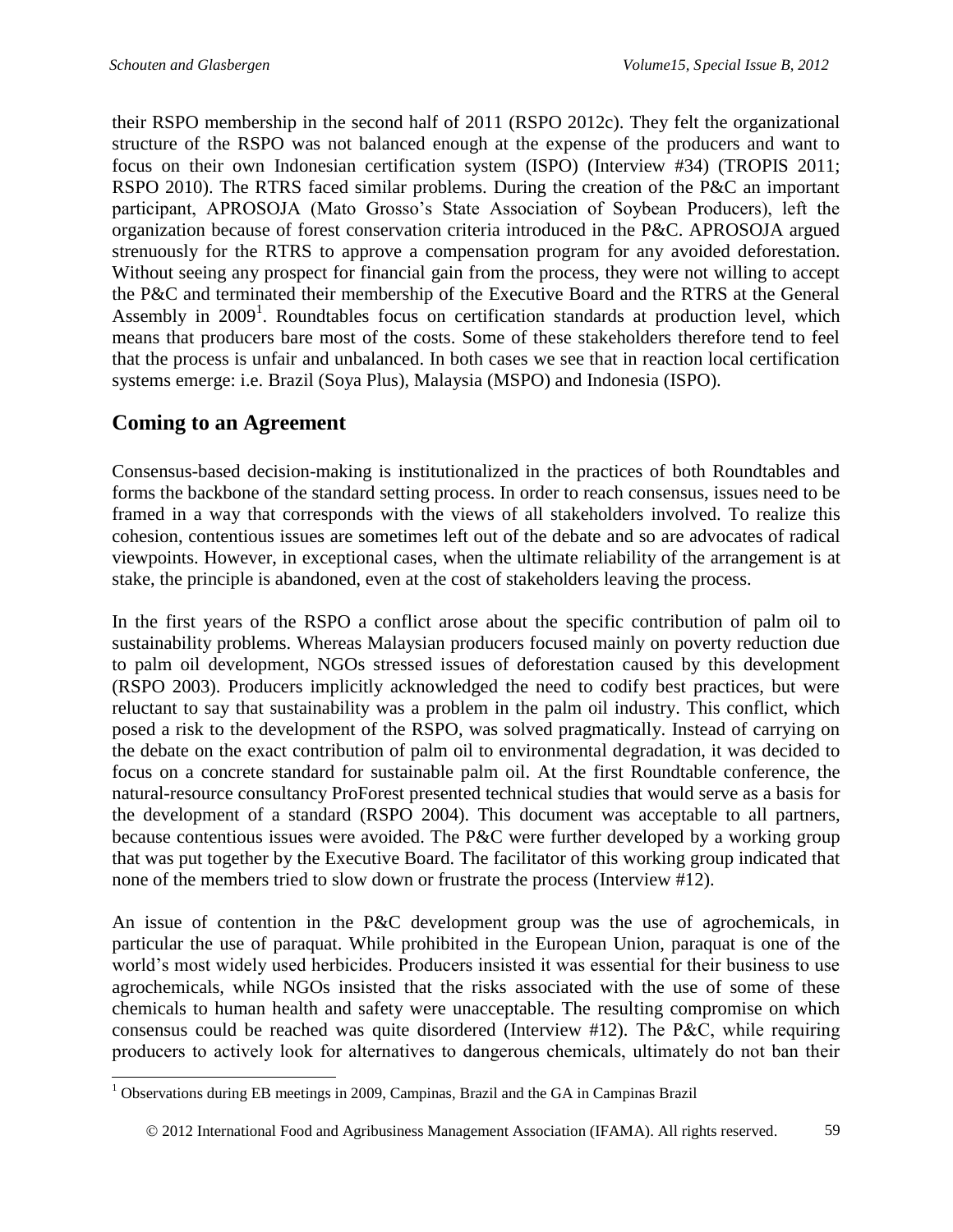use (Carrere 2006). A note was added to the P&C saying that the RSPO will urgently identify safe and cost effective alternatives to replace chemicals like paraquat, which is still included in the latest version of the P&C (RSPO 2007). Agreement on the remaining criteria was reached relatively quickly; producers knew that there was no chance of removing or weakening criteria and still reach consensus (Interview #12). Nevertheless, at the third Roundtable conference (2005), producers reported that the speed of the process gave them the impression that standards were being foisted onto them (RSPO 2005). Despite difficult moments in the RSPO standard setting process, none of our interviewees identified any specific item that was left out of the standard completely. However, still some disagreement remains about the necessary strength and clarity of specific criteria. Standard setting in the RSPO is an ongoing process and in 2011 a P&C review process started. This review process is considered an opportunity to substantially change and improve the standard, but only if consensus on changes is possible (Yaacob 2011).

The RTRS needed more time than the RSPO to come to a standard. Unlike the RSPO, the first RTRS conference did not have input studies on which to base their work. As a consequence the discussions were very unstructured and general and provided little direction for the future (Interview #14). According to one of the participants, "what was intended to clarify important issues became a messy, politicized event" (Interview #30). In response, the RTRS organized a technical workshop to discuss the problems of soy production in a smaller setting. This workshop produced a list of key environmental and social impacts. The RTRS standard was further drafted by the Development Group, which included representatives from all member constituencies (RTRS 2012c). After every meeting, drafts were made available for public consultation during which all stakeholders were invited to provide input.

The RTRS also faced some critical issues in the standard setting process. First, for the sake of consensus the issue of genetically modified (GM) soy was excluded from the debate early on in the process. The first Roundtable conference had shown that the RTRS could either allow GM soy and lose many of the NGOs in the process, or exclude it and lose numerous producers (Interview #15). They decided to be 'technology-neutral' regarding production techniques thereby excluding the topic from the Roundtable process (RTRS 2006), a decision that caused much opposition against the RTRS. A second controversy is related to the issue of deforestation (Interview #4). This issue was so controversial that the development group delivered a proposed set of P&C to the Executive Board wherein the issue of deforestation was not addressed. Producers from Mato Grosso, Brazil resisted agreeing to any criteria on this without implementing a compensation method for the opportunity costs of forest preservation (Interview #19). Earlier in the process these producers already argued that if farms were going to be certified, it was necessary and fair to also certify other operations in the value chain, such as greenhouse gas emissions of food manufacturers (Interview #4 and #19). Several Executive Board members felt very strong about including criteria on deforestation, because they thought the credibility of the RTRS was at stake. After long and difficult discussions it was decided to add a criterion on deforestation to the proposed P&C. They needed to let go of the principle of consensus and made this decision by majority voting instead. Two members voted against adding this criterion, while the rest was in favor. This decision by the Executive Board caused a great deal of dissension at the General Assembly of 2009. Without seeing any prospect for financial gain from the process, APROSOJA was not willing to accept the P&C and therefore left the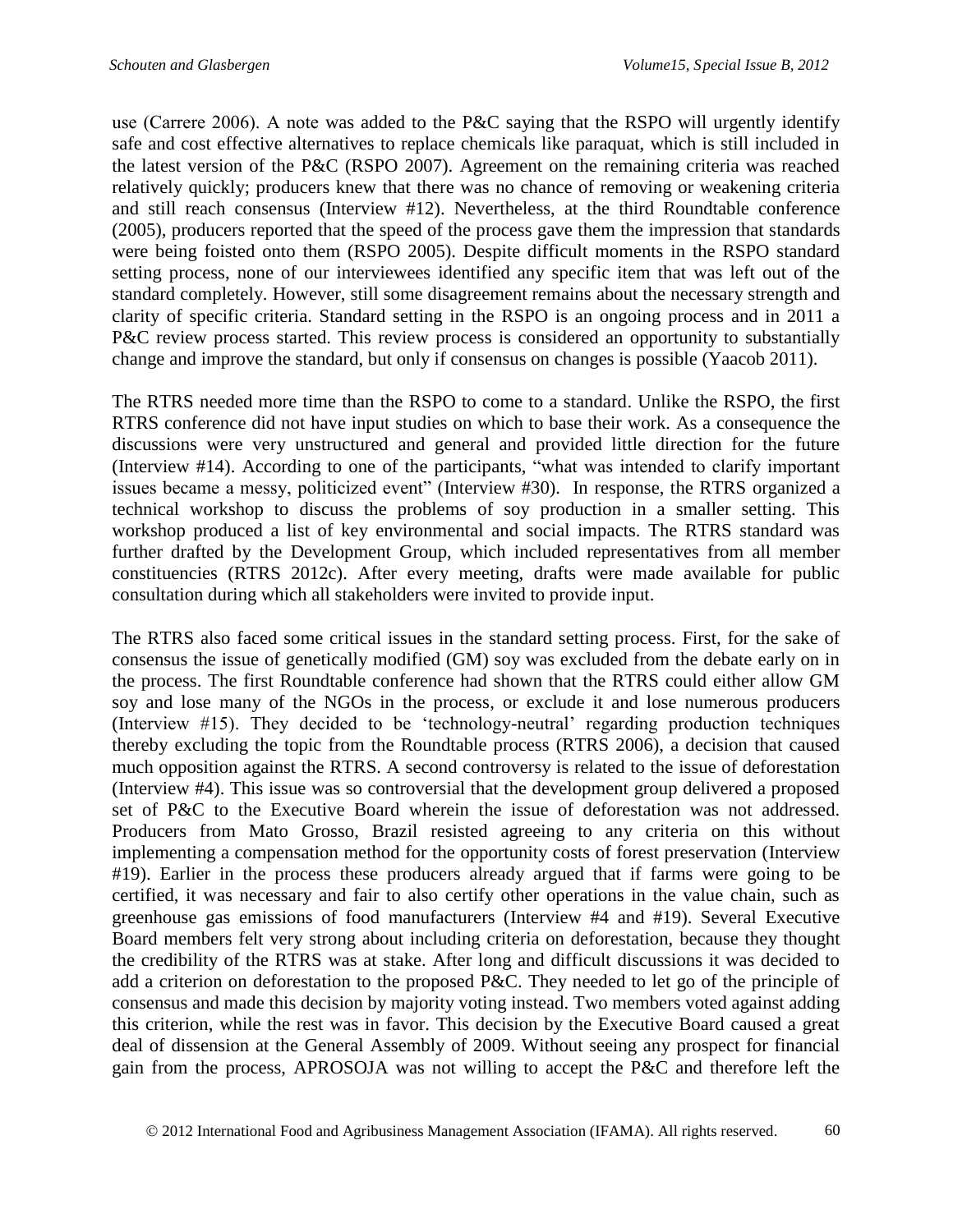meeting and withdrew their membership. Subsequently, the P&C, including the criterion on deforestation, were ratified by the General Assembly.

#### **Compliance with the Rule System**

For a governance arrangement to be credible it is necessary that stakeholders involved comply with the rules they have agreed upon. This is not a self-evident process as both Roundtables have difficulties in achieving this.

The RSPO encountered several critical issues in the process of getting members to comply with the developed rule-system. First, when in 2005 a large palm oil producing member was accused of illegally dismissing over 700 employees, evicting their families from estate housing, and expelling their children from estate schools, it was unclear what was expected of the Executive Board (RSPO 2005). Therefore, a Code of Conduct was adopted, which lists the requirements of RSPO membership. It states that every member "supports, promotes and works towards the production, procurement and use of Sustainable Palm Oil". Without this Code, the Executive Board had no means to assess whether or not a situation like this required their attention. The second critical issue was to get members to comply with the Code. A resolution was passed at the General Assembly in 2008, which called for all members of the RSPO to submit public plans of their time-bound sourcing targets and certification plan. Several producers identified this new change to the Code of Conduct as potentially very significant for predicting how the market for certified palm oil will behave (interviews with several Executive Board members). In practice, however, very few companies submit annual reports, making it difficult for producers to know how seriously end-users take their commitment to using sustainable palm oil. Technically, failing to provide these reports could be grounds for expulsion from the RSPO, but this did not happen so far.

A third critical issue appeared in the provisions of the RSPO Certification Systems document, that states that organizations can only certify individual plantations if they meet certain minimum criteria in their other holdings. These minimum criteria demand that there are no significant land conflicts, no replacement of primary forest or any area containing High Conservation Values, no labor disputes that are not being resolved through an agreed process and no evidence of noncompliance with law in any of the noncertified holdings<sup>2</sup>. Certificates for all of the company's holdings shall be suspended if there is non-compliance with any of these requirements. These clauses became an important tool for 'watchdog' organizations to attack companies that did not comply with these minimum criteria. The first plantation company to certify its operations was United Plantations (in Malaysia). After United Plantations completed this first certification, Greenpeace investigated its non-certified plantations in Central Kalimantan, Indonesia, and alleged that these United Plantations holdings did not meet the minimum criteria. They accused the RSPO of 'greenwashing' and allowing companies to "have their RSPO certification of Malaysian plantations but continue with business as usual in their Indonesian concessions" (Greenpeace 2008b). To not jeopardize the Roundtable process, conflicts of this sort were in several cases resolved outside of the RSPO. For example, Unilever in 2009 announced it was suspending future purchases from palm oil supplier PT SMART (Unilever 2009). This act

 $\overline{a}$ <sup>2</sup> RSPO certifications systems 13

2012 International Food and Agribusiness Management Association (IFAMA). All rights reserved. 61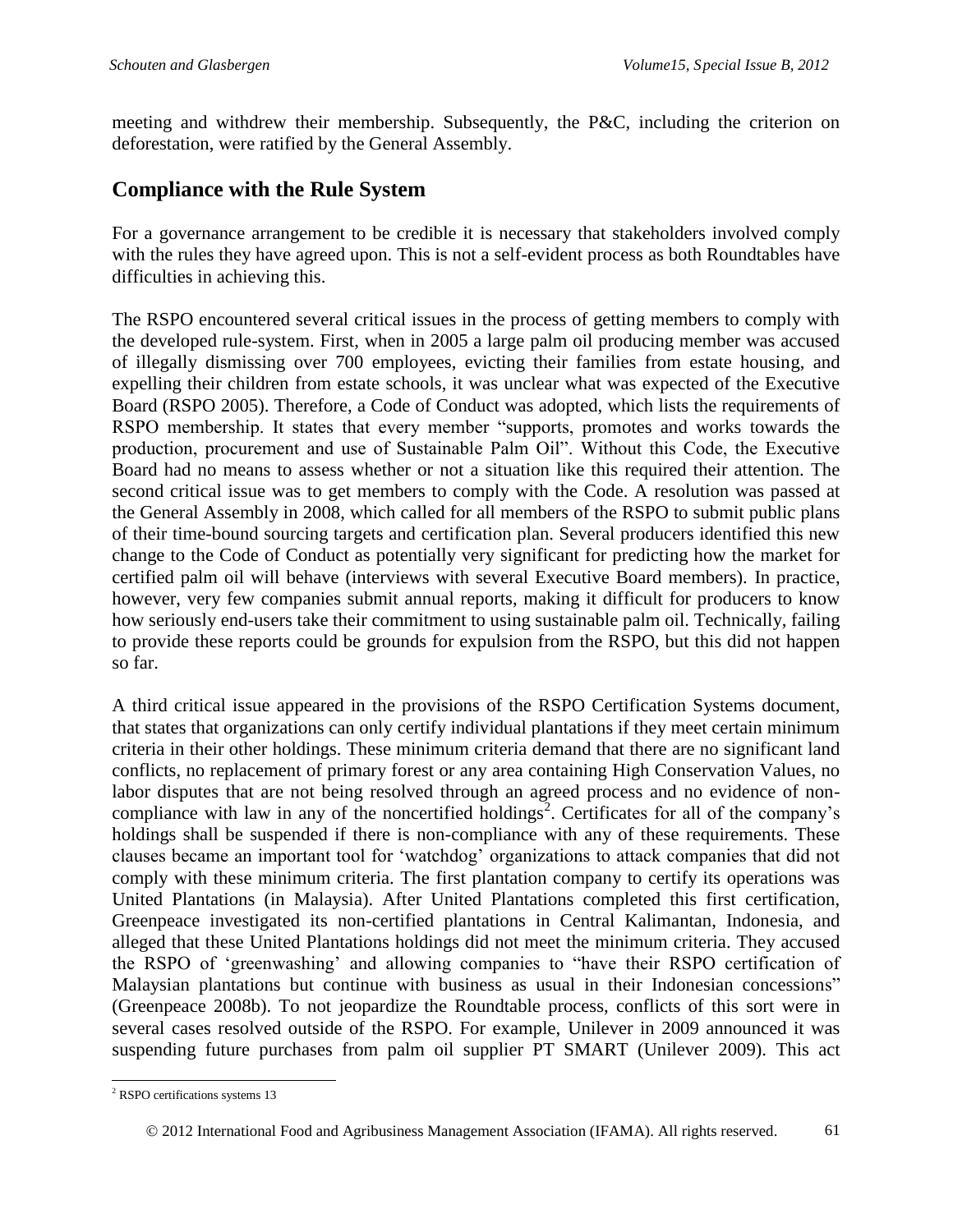followed the publication of two reports by Greenpeace, making allegations that the Indonesian company's plantations were responsible for destruction of high conservation value areas. Unilever took action outside of the RSPO framework and PT SMART remained an active member of the RSPO participating in several working groups.

A fourth critical issue regards the market uptake of certified sustainable palm oil, which has been very disappointing to producers. In 2008, the uptake of certified palm oil was only 2,7 %. While the uptake increased, in 2011 it was still just over half of the certified supply that was sold as such (52 %) (RSPO 2011). WWF decided to take action to address this problem. In 2009, it announced the introduction of a 'Palm Oil Buyer's Scorecard,' through which "companies will be scored on a variety of criteria relating to their commitments to, and actions on, sustainable palm oil" (WWF 2009). By publishing the performance of RSPO members outside of the Roundtable reporting mechanisms, WWF hopes to expose members to criticism for not supporting the process by actually buying the certified product. Because the uptake of certified palm oil is still lagging behind supply, WWF presented a new scorecard at the Roundtable conference in 2011, where the uptake of palm oil was an important topic of discussion. Despite the potential challenges caused by low demand, the certification of plantations has continued and so far 29 companies have had 135 palm oil mills certified (RSPO 2011).

The RTRS faces implementation issues very similar to those of the RSPO. RTRS members also subscribe to a Code of Conduct, which outlines different responsibilities of RTRS members. The basic agreement members make is to "support and work towards the financing, production, implementation of P&C, procurement and use of Responsible Soy". Similar to the RSPO, this Code requires members to "report annually on their efforts to support the RTRS and promote responsible soy". The percentage of members actually submitting annual reports is very low (Interview #36). If members are found to have acted in breach of the Code, they risk disciplinary measures including termination of their membership (RTRS 2012d). As yet, there has never been a member expelled from the RTRS on these grounds. Like the RSPO, the RTRS faces problems with the uptake of certified produce. There is no trade in physical certified soy, but only in virtual credits. This system overcomes the logistical complexities of creating a segregated supply chain. Producers can register their certified soy in a credit trade platform, which soy buyers can purchase in the form of credits. Of the 400,000 tons of certified soy produced in 2011, half is covered by credits that are sold through the trading platform (Interview #36). Although the credits remain valid for two years, it seems that in the RTRS the supply of certified produce also exceeds demand.

# **The Acceptance of the Roundtables by Third Parties**

Multi-stakeholder arrangements, such as Roundtables, have the intention to influence external stakeholders' attitudes towards the industry (Dentoni and Peterson 2011). A good gauge for acceptance of the arrangements by third parties is the character, degree, and content of opposition to a Roundtable. Both roundtables had to face much opposition of third parties, but the character, degree and content of these protests differ.

The RSPO has been subject to numerous criticisms from NGOs that have not joined the initiative. Greenpeace and Friends of the Earth are chief amongst these groups. In 2007,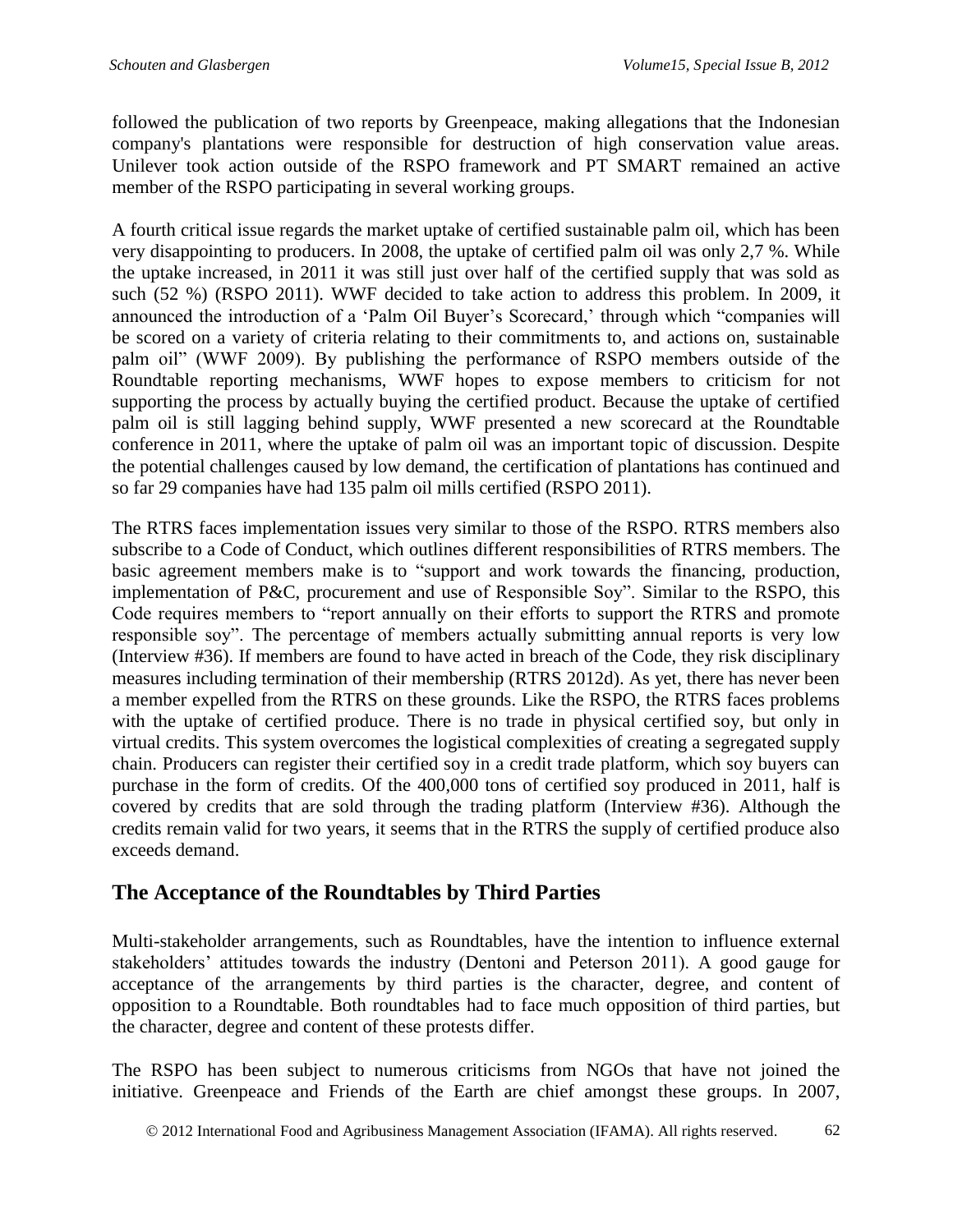Greenpeace published a report in which the RSPO was described in a very negative way and the leading role of Unilever and its suppliers (Cargill, ADM-Kuok-Wilmar, Golden Hope, Sinar Mas) was critically assessed (Greenpeace 2007). In 2008, Greenpeace targeted an anti-palm oil campaign against Unilever, using their brand 'Dove' as a symbol for rapid rainforest destruction. Subsequent talks between Greenpeace and Unilever have resulted in a willingness on the part of Unilever to join the call for a moratorium on deforestation in Indonesia (Greenpeace 2009). Also in 2008, Greenpeace attempted to prevent the loading of the first RSPO certified palm oil on a Rotterdam-bound tanker in Indonesia (Greenpeace 2008a). There are many more examples of NGOs that publicly display their disapproval of the RSPO process. One of them is the German NGO 'Rettet den Regenwald'. In 2008 they published the 'International Declaration Against the 'Greenwashing' of Palm Oil by the Roundtable on Sustainable Palm Oil', which was signed by over 250 organizations worldwide (Rettet den Regenwald 2008). While campaigning NGOs are able to drive the process of developing increasingly positive and sustainable criteria forwards, their tactics have had some negative consequences as well. Producers have seen the frontrunning companies being specifically targeted for anti-palm oil ads. Early campaigns may have encouraged producers to be a part of the RSPO, but they also see the companies that do certify, such as United Plantations, being singled out as a result of their efforts (Interview #7). During the course of the partnering process the opposition against the RSPO decreased. Part of the reason is that campaigns as the ones described above have influenced the process. While Greenpeace and Friends of the Earth are still not members of the RSPO, they do visit RSPO conferences and are sometimes involved in the process on an ad hoc basis.

The RTRS is relatively less accepted as an authoritative agent. This can be seen in the large-scale organized opposition to the organization, which is present on several levels. First, there is opposition to the RTRS as a whole. There are two primary reasons for the relatively low support of NGOs for the process. One is the inclusion of GM-soy as potentially 'responsible.' The critics of the process include many large organizations, such as Friends of the Earth, as well as a large number of single-issue organizations, such as 'Toxic Soy' and ASEED Europe. The other source of opposition to the RTRS is based on the large-scale, mechanized production model that dominates in North and South America. The RTRS is seen by many NGOs as a symbol of big agro-industrial companies, which are viewed very negatively, because of the rapid agricultural expansions in an industry that was formerly dominated by smallholders, which has lead to large social problems in Latin America (Interview #24). Second, individual members of the RTRS are attacked for being part of the organization. NGOs such as WWF and Solidaridad have been attacked because of their membership of the RTRS and are accused of legitimizing a standard that does not guarantee sustainable production at all (Gifsoja 2009). Companies are also heavily criticized for being involved in the Roundtable process. An example includes campaigns against a large Dutch supermarket, because of their support to the RTRS (Gifsoja 2011).

The difference between degrees of acceptance of the two Roundtables is quite clear. First, some actors that actively support the RSPO publicly oppose the RTRS. These actors include high profile organization like Oxfam Novib and Cordaid. In our interviews with NGOs the same pattern became visible, wherein the RSPO was believed to be more credible than the RTRS. A second difference is related to the character and content of the opposition. In case of the RSPO the standard is used by NGOs like Friends of the Earth and Greenpeace to attack members of the RSPO that violate the standard. In case of the RTRS, we do not observe this. The opposition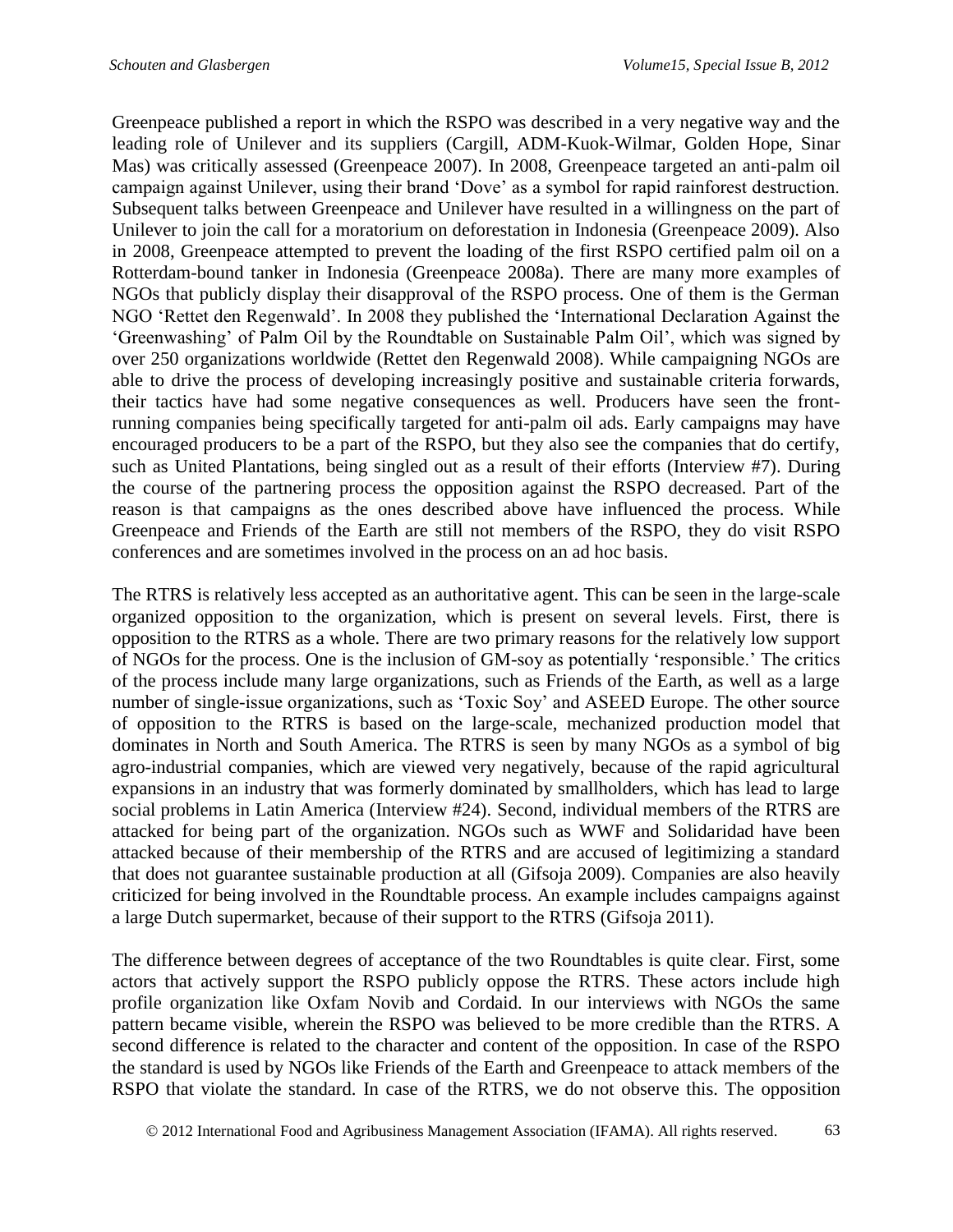exists mainly of NGOs publicly disapproving very strongly of the standard itself. Third, internal and external NGOs in the RSPO seem to reinforce each other, while internal and external NGOs in the RTRS seem to frustrate each other (Schouten and Glasbergen 2011; Hospes, Stattman, and de Pooter 2009). The interaction between internal and external NGOs in the RSPO often leads to more leverage for internal NGOs in the negotiations, while the public disapproval in case of the RTRS, often leads to frustration for internal NGOs.

## **Trust and Collaborative Advantage**

The previous sections analyzed legitimization processes of the two Roundtables from an actor perspective. From this perspective it seems that trust and collaborative advantages are crucial agency related factors that influence legitimization processes. Trust encapsulates the emotional element of the interactions: the reduction of feelings of risk and vulnerability in the partnering process (Gray 2007; Glasbergen 2010). The concept of collaborative advantage refers to doing business that is in one way or another profitable for all partners. Collaborative advantage encapsulates the synergy argument; for each partner the opportunities should outweigh the risks and they should be able to achieve something that they cannot realize on their own. In other words, potential partners will only collaborate if they supposed to gain from the partnership and they feel that risks and opportunities are fairly distributed (Glasbergen 2010; Gray 1996).

The specific working method used in the RSPO allowed trust to develop more easily compared to the RTRS, which made it easier to get relevant stakeholders involved and to come to an agreement. First of all, because of previous collaborations, the three key actors of the RSPO had already established some level of trust. The Malaysian Palm Oil Association (MPOA) and Unilever therefore perceived WWF as a very reliable partner. If another NGO had initiated the RSPO, industry participation would probably have been limited (Interview # 10). In case of the RTRS the role of WWF is more contested. WWF-Netherlands is a member of the Dutch Soy Coalition, an organization that claimed that the large-scale monoculture model of soy production is inherently problematic, and that the only solution is to decrease soy consumption (Dutch Soy Coalition 2006). Soy producers had trouble believing that this position had been set aside by WWF and this limited the level of trust in the initial phases of the RTRS. Secondly, the RSPO developed from a small group of stakeholders that laid out the direction for the organization before being open to other stakeholders (RSPO 2002). In case of the RTRS no early commitments were made and participants simply agreed that exploring collaboration was worthwhile. It seems to be beneficial to start out with a small group of actors who have already established some general level of trust. In this safe environment it is easier to start a collaborative process than in a situation of distrust with a large group of actors. After the start-up phase in both Roundtables similar issues of trust arose related to the perceived fairness of the partnering process, which relates to the issue of collaborative advantage.

The scale of the problems present in palm oil production and the desire for producers to maintain market position originally provided a significant potential collaborative advantage that allowed for the RSPO to develop as far as it has. The primary concern of WWF was deforestation, while Unilever was ultimately concerned about the security of their supply of raw materials (RSPO 2002). Retailers' main concern was to lower reputational risks. Reasons for palm oil producers to join the RSPO were to counter negative claims about palm oil, possible price premiums, market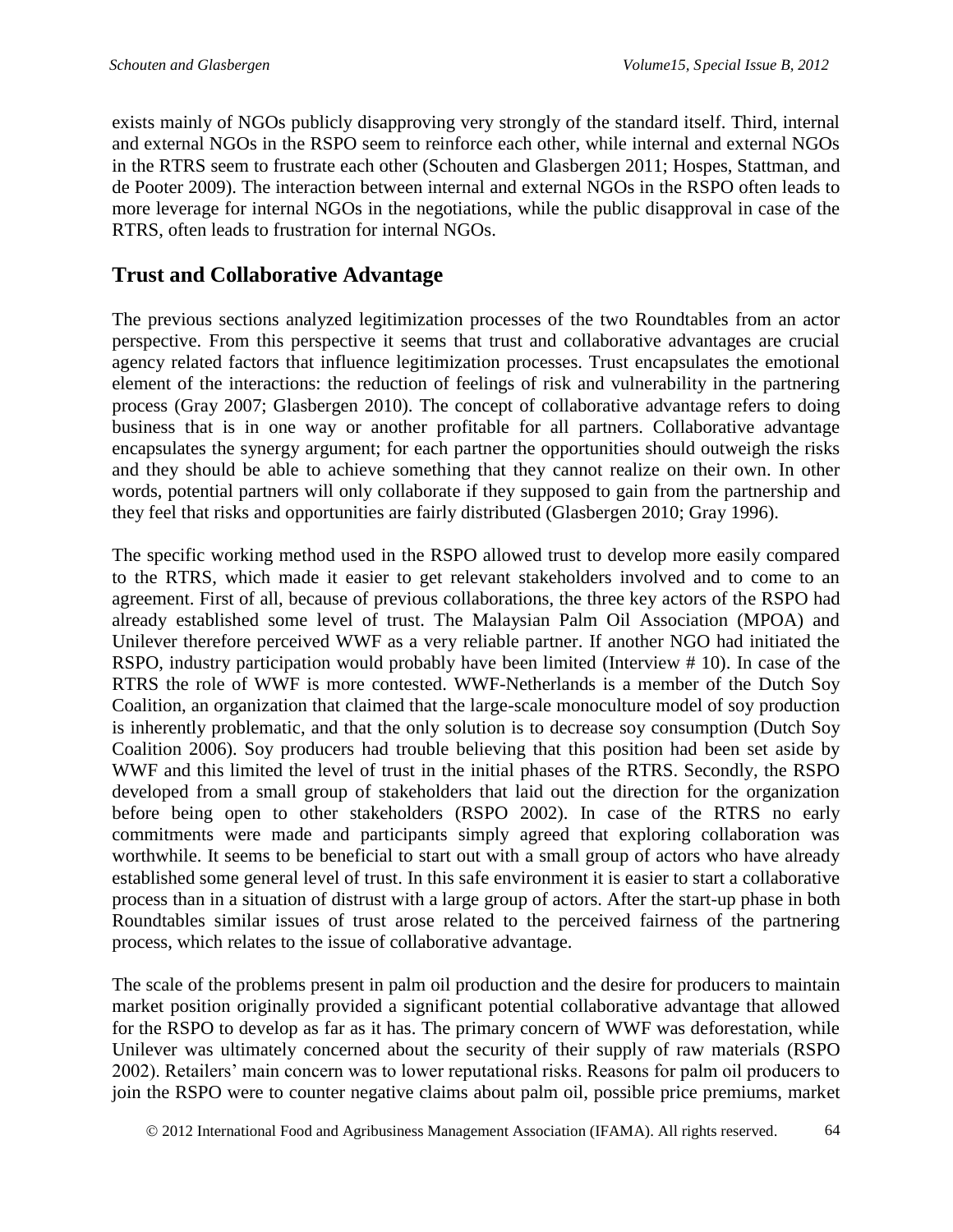access and preferential purchasing policies. However, as our analysis shows, the early expectations on collaborative advantage have not all been met. A specific problem regarding collaborative advantage in both Roundtables has been the obligation to keep part of one's property free from agricultural use to halt deforestation. Without an economic compensation mechanism, many producers object to this (Interview #31). Furthermore, the take-up of certified products by the market up to now has been very disappointing for producers.

This agency related explanation of legitimization processes of Roundtables is still incomplete and structural factors should be used to further explain the manifestation of legitimacy problems. The concept of structure in our case refers to the societal context in which the Roundtables emerge and shifts our focus to institutional factors that provide opportunities and constraints for the interactions to develop (Huijstee, Francken, and Leroy 2007). Based on our document analysis and interviews we identify four structural factors that create opportunities or constraints to the collaborative interactions of Roundtables influencing the manifestation of legitimacy problems: the structure of the commodity chain; the type of lead firms; governmental regulations; and, the political embedding of NGOs. These factors correspond largely with the literature on value chain governance (e.g.: Roberts 2003; Altenburg 2006; Coe, Dicken, and Hess 2008; Vermeulen et al. 2008).

## **The Structure of the Commodity Chain**

A first factor that is assumed to influence the interactions is the structure of the commodity chain in terms of its mode of integration (Roberts 2003; Vermeulen et al. 2008). The more vertically or horizontally integrated a chain is, the easier it is for a governance initiative to progress. Vertical integration means that one firm is in control of multiple processes along the chain, while horizontal integration means that fewer firms are involved at each stage along the chain (Vermeulen et al. 2008). The more diffused the supply base is, the larger the number of possible supply routes, thereby reducing interest in certification amongst manufacturers and retailers (Roberts 2003).

While the production and trade of palm oil are fairly concentrated, the production of soy is much more diffused and the chain is less integrated. About 50 large plantation groups account for 75% of global palm oil production. The refining and trading segments of the chain are even more horizontally integrated: 15 business groups control 75% of the global market (Aidenvironment 2008). Concentration is also reflected by the increasing vertical integration of groups. American companies have recently invested in upstream operations, while Malaysian plantation companies have made investments in processing and trading. The soy value chain has an hourglass structure in which a very broad number of actors are present at the top and bottom, with much greater concentration in the middle (ibid.). There are tens of thousands of soy producers, from many different countries, selling soy to a very small number of large trading companies. The companies Archer Daniels Midland, Bunge, Cargill, and Dreyfuss control around 80% of the processing and trading chain (Carrere 2006). Their customers are processors and food manufacturers as well as feed companies, farmers, and meat/dairy processers. These companies sell to a small number of retailers, who in turn link to large numbers of consumers. The impact of the hourglass structure in the soy value chain has been significant. Changing production practices ultimately means connecting with farmers; however, there are so many different types of soy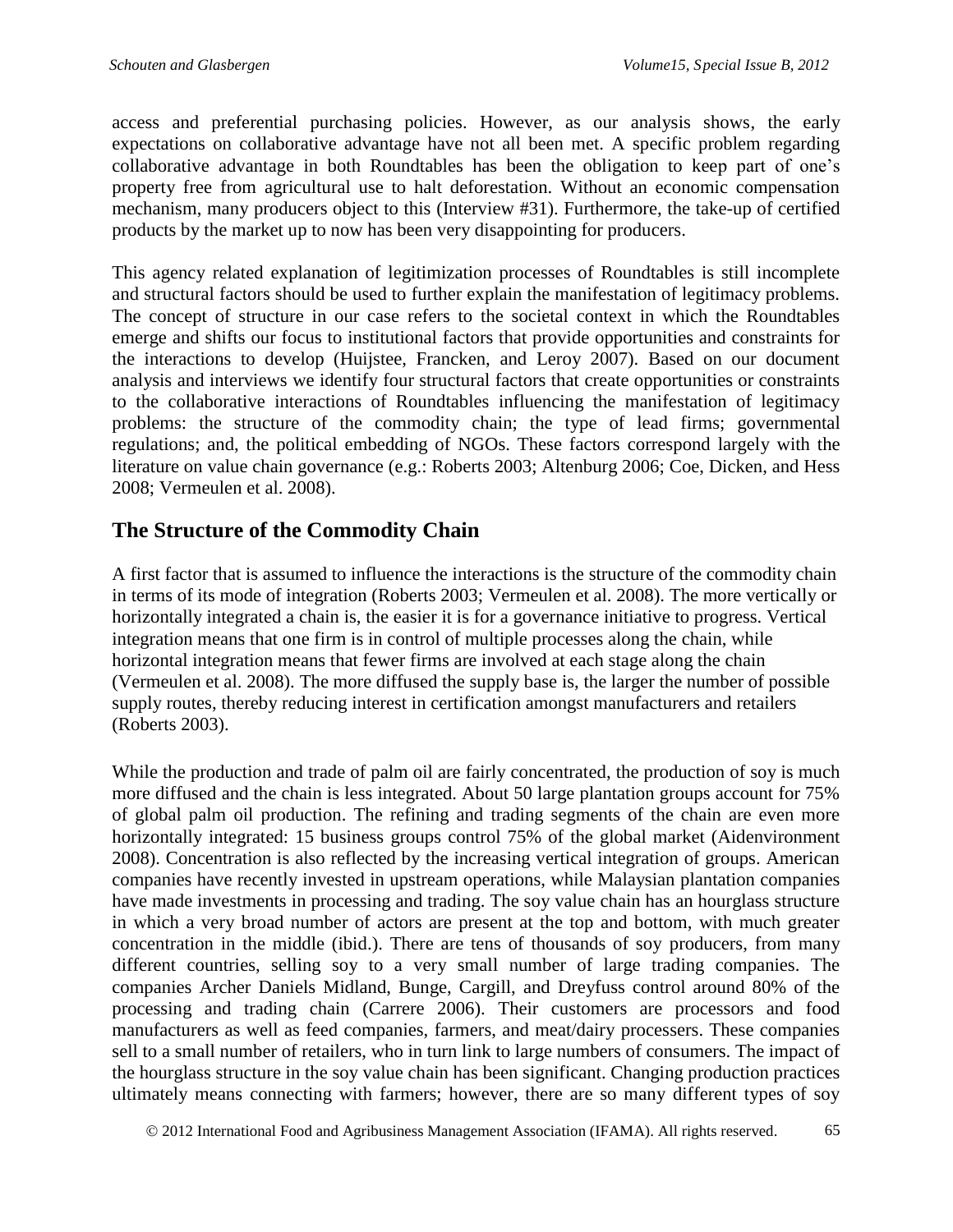farmers that it is very difficult to meaningfully engage with a significant representation. In contrast, the RSPO has been more successful involving a large percentage of producers, which can partly be explained by differences in the structure of the commodity chain.

# **The Type of Lead Firms**

Lead firms are actors who are in the position to set the parameters under which other actors in the chain operate (Humphrey and Schmitz 2001). Depending on how vulnerable a lead firm is towards critical consumerism, they may be more or less committed to different standards, and may use different combinations of pressure and support to enforce a standard throughout their supply chain (Altenburg 2006). Consumer-facing companies, especially the ones with a strong brand, are much more vulnerable to reputation damage than other actors in the chain. However, even though the targeted companies are mostly at the end of the chain, power is not always located in the hands of those companies (Bair and Gereffi 2001; Dolan and Humphrey 2004).

In the palm oil chain, consumer-facing companies are in dominant positions. Unilever, the largest purchaser of palm oil, buying 4% of global production, has a very powerful position in the chain (Unilever 2008). Unilever plays a dominant role in the RSPO from the beginning onwards and its position in the palm oil chain helped producers demonstrate that the RSPO was meant as a progressive, but mainstream and business-friendly initiative. Unilever and other consumer-facing companies in the palm oil chain have inclinations to actively address sustainability, because of marketing benefits, minimizing reputational damage and securing longterm supply and are in a position to do so. In the case of soy, those companies that are presumably most interested in sustainability, the consumer-facing ones, are in a less dominant position. There are tens of thousands of soy producers, who sell their soy to a very small number of large trading companies that control most of the processing and trading and play the role of lead firms. These dominant actors in the chain are not brand-driven, like Unilever is (Interview #24). The size and power position of these companies makes it difficult for downstream actors to significantly influence their activities. Furthermore, they are accustomed to bulk products and pricing based on measurable product qualities rather than issues such as sustainability.

A related factor is product visibility. The more visible a commodity is to consumers, the stronger their demands will be towards consumer-facing companies and the more they shape the process of governance in the chain (Coe, Dicken, and Hess 2008). Although the products of the oil palm are used in approximately 50% of products in European supermarkets (WWF 2009), palm oil is not very visible to European consumers. Ingredient clarifications of products containing palm oil in the EU most of the time do not specify which exact oil is used, because the generic term 'vegetable oil' is used. The same is true for soy oil. Although soybean oil is an important ingredient in many food products, soybean demand is largely driven by the feed industry. These two products (oil and feed) of the soy plant reach the consumer in different ways. Soy is used in large quantities as animal feed to produce meat or dairy products, but is not an ingredient in those products and therefore not visible to consumers. As such, retailers, manufacturers, and meat processors have less of a commercial incentive to strongly push for changes upstream<sup>3</sup>.

l <sup>3</sup> Products that are made of soy (and sold in Europe) in which soy beans are more recognizable, like soy drinks or tofu, seem to have different types of certification or other means of guaranteeing that the soy used is not contributing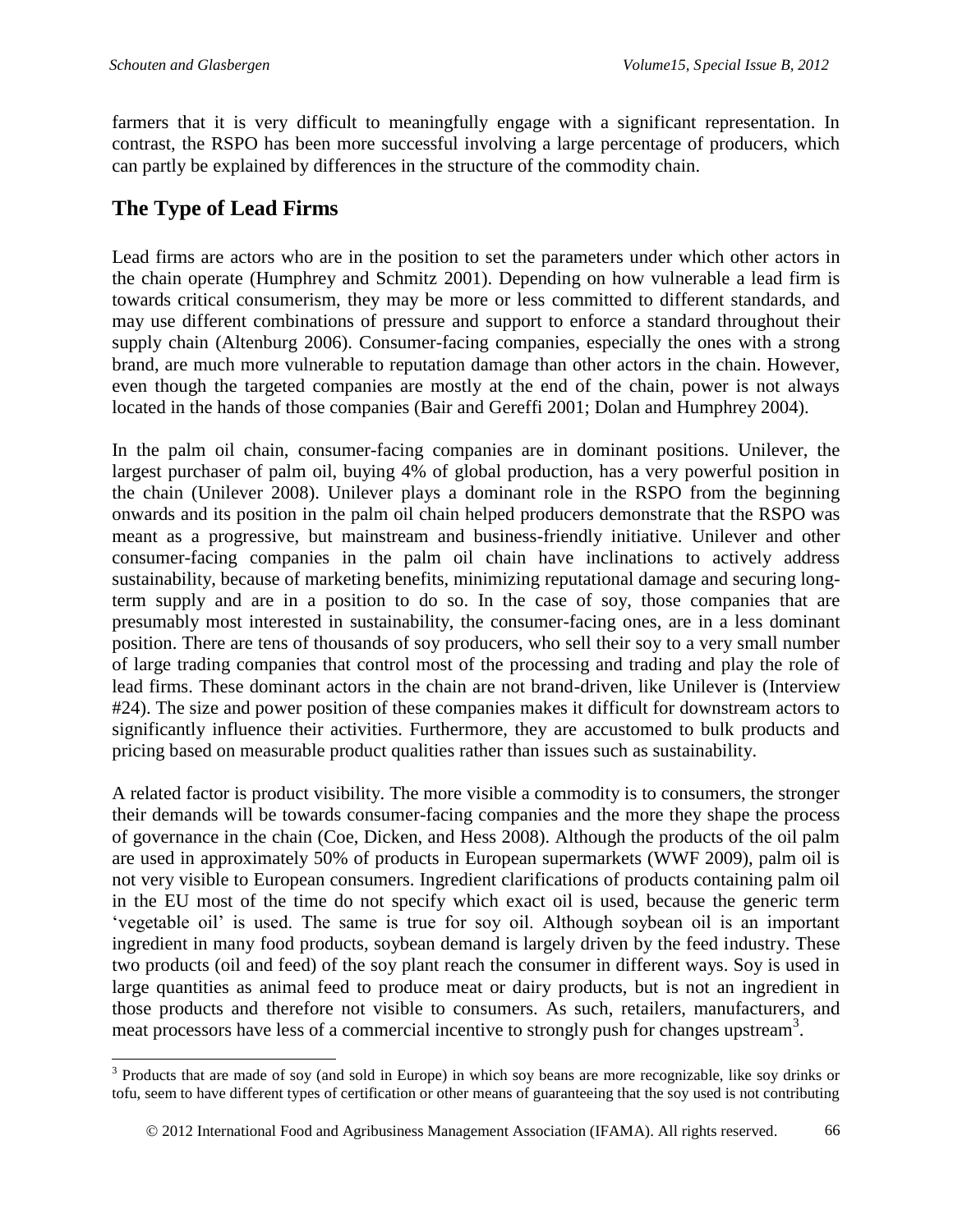### **Government Regulations**

There are many regulatory drivers and constraints that may influence the behavior of firms and their attitude towards sustainability initiatives, including taxation policies, national regulations, trade policies, and regulations on property rights (Vermeulen et al. 2008; Altenburg 2006). Subsidies and taxation policies may benefit or hinder supply chain relations and are highly relevant for the sourcing behavior of firms (Altenburg 2006).

Palm oil is grown in countries that do not subsidize the agricultural sector, but rather tax the export of agricultural products (Interview #30). Soy, on the other hand, is one of the most heavily subsidized crops in the United States commodity programs (Wise 2005). By contrast, the soy industry in Brazil is subject to taxes. The existing tensions in the WTO negotiations between these countries (the two biggest producers of soy) about export subsidies for agricultural products directly translate into the roundtable discussions and lead to a lack of trust among producers (Interview # 30). Furthermore, because American producers are subsidized, they have less of an incentive to connect to new markets, as their competitiveness is guaranteed. Tensions like this have never been a problem in the discussions on sustainable palm oil, resulting in totally different Roundtable dynamics and more favorable conditions to include stakeholders.

The RSPO standard requires that a High Conservation Value (HCV) assessment is made of an area before it is developed for the production of oil palm. If part of the area is considered HCV area, it has to be preserved and cannot be planted. Indonesian producers perceive this part of the P&C as a risk to their operations. Producers get a concession from the Indonesian government to develop a certain area within a certain time frame. They fear if they don't develop part of the area, the Indonesian government will transfer the concession to another company, which will then develop this HCV area that will be located inside their plantation (Interview #10, #30). According to a producing company that already preserves HCV areas these are groundless fears ( Interview #35), but whether or not these fears are justified or not, they affect the legitimization process of the RSPO.

#### **The Political Embedding of NGOs**

l

Hospes et al. (2009) conclude that the relations between business and NGOs in the case of the RTRS have been a threat to the process, while similar relations in case of the RSPO have pushed the process forward. This difference can be partly explained by the political embedding of NGOs in the relevant continents. The political embedding of NGOs in South-East Asia (who are relevant stakeholders for the RSPO) is completely different from the political embedding in South America (which is a relevant audience for the RTRS) (Interview #33, #32).

The main difference relates to the attitudes of civil society organization towards market actors. In general NGOs tend to be more collaborative or more confrontational toward businesses. NGOs in South America have a long history of campaigning against large-scale agri-businesses and are

to sustainability problems. This might not only be related to the visibility of soy in these products, but also to the type of consumers that buys these products.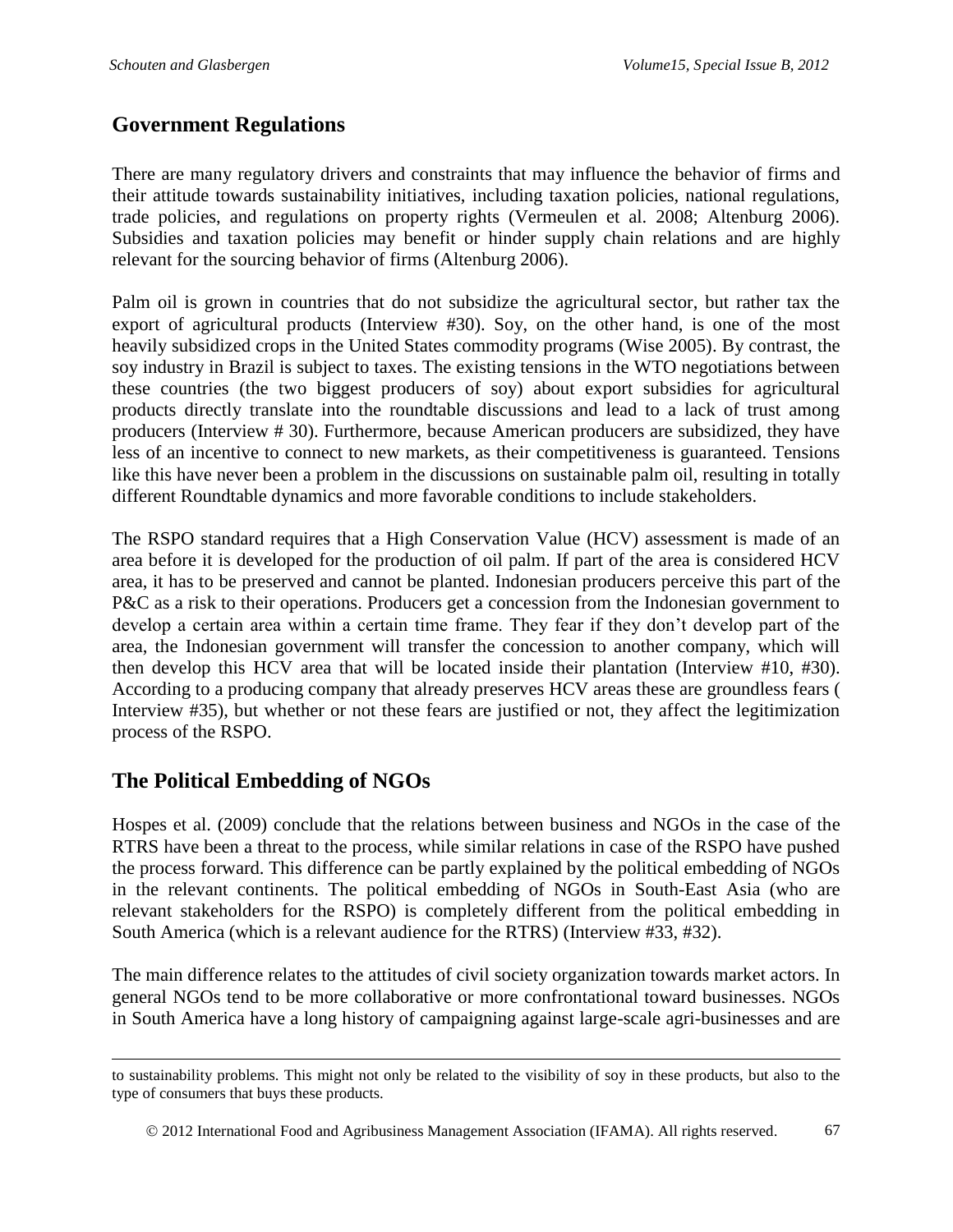very distrustful of market initiatives such as the RTRS. As mentioned before, they see it as a symbol and extension of power of large agricultural companies (Interview #30). NGOs in South America therefore started protesting against the RTRS instead of becoming involved as one of the partners in the process. The position of NGOs in South-East Asia is totally different as civil society organizations were less developed and less influential in this region and tend to be more collaborative towards market actors. Therefore, the initiation of the RSPO has provided a new platform for NGOs to voice their concerns; a space that was not available before (Interview #33). This difference between the two regions reinforced itself under influence of Northern and large international NGOs, as it is a reason for them to support the inclusion of NGOs in the RSPO to strengthen the position of civil society in South-East Asia and to stay out of the RTRS process.

# **Conclusions**

Most research on legitimacy of private governance arrangements takes a normative approach in which the legitimacy of a specific arrangement is evaluated. This approach is limited, because legitimacy is not an overall characteristic of a governance arrangement, but rather an attribute that is created in an interactive process. To better understand these legitimization processes in Roundtables, this paper analyzed the practices through which legitimacy is created by looking at the interactions between the actors in Roundtables and the institutional context in which these interactions take place. This approach revealed a variety of legitimacy problems.

First, it can be problematic to align different views on sustainable development in order to reach agreement about the way in which the industry will be governed. It is fundamental for a legitimization process that stakeholders come to a common problem definition and accompanying rule system. Although this was a difficult process in both analyzed cases, these Roundtables have managed to put a rule-system in place by taking on a pragmatic approach. Problems and solutions were framed in specific ways and some contentious issues were left out.

Second, while decision-making by consensus is a very important principle for Roundtables, reaching consensus is not always possible, certainly not when the credibility of the arrangement as a whole is at stake. In some cases majority voting and accepting the exit of certain stakeholders is the action strategy that is chosen. But since the resignation of important stakeholders is a threat to the legitimization process of the arrangement, in other cases problems are solved outside of the Roundtable process. This allows the sanctioning of nonconforming behavior, while at the same time keeping all partners in the process. Both strategies were present in our case studies.

Third, problems regarding legitimization arise from perceptions regarding costs and benefits of collaboration. For relevant stakeholders to get and to remain involved in the process their expectations and perceptions about collaborative advantages must be positive. For businesses this relates mainly to reducing negative publicity and gaining access to new markets, while for NGOs this mainly relates to expanding their moral influence. In our cases, especially producers felt they had to bare most of the costs of the partnering process. This is related to the fact that Roundtables focus on certification on production level, instead of looking at all stages of the production process and certifying every 'link' in the chain. Our analysis shows that the consequences of perceptions of an unfair distribution of costs and benefits become especially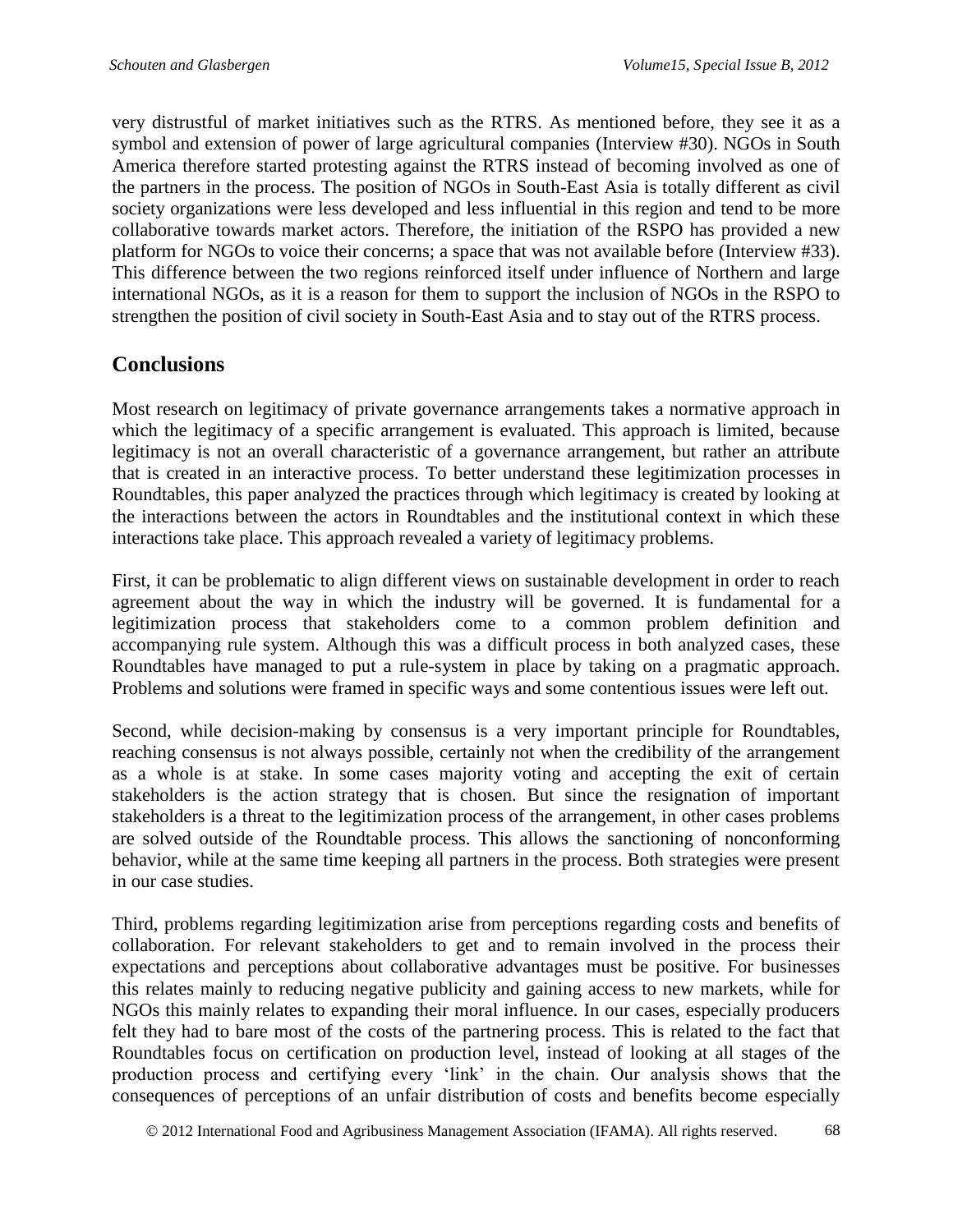visible in the implementation phase of the rule system. In that phase stakeholders experience whether they really gain more by complying with the rules than by continuing business as usual.

A fourth, related, legitimization problem concerns the implementation of the created rule system. The analyzed Roundtables are currently unable to get the majority of their members to comply with the standard, let alone the majority of the whole industry. Primarily, this is due to the voluntary character of private governance arrangements. Roundtables are not able to sanction member behavior to force them to comply with the established rule-system. As long as 'business as usual' is allowed, it is easier for producers as well as for buyers. It will be extremely difficult (or at least take a long time) for these Roundtables to change a whole market.

Fifth, in order to be accepted as an authoritative agent the created rule system must not only be credible for market parties, but also for other audiences. If this is not the case counter reactions are likely to develop which jeopardize the legitimization process of the arrangement as well as the credibility of individual Roundtable members. Especially companies are vulnerable to reputational damage by campaigning external NGOs, but negative campaigns form a risk to internal NGOs as well. In our cases we saw two different scenarios regarding this point. One in which internal and external NGOs seem to reinforce each other and bring the legitimization process forward (RSPO), and one in which internal and external NGOs frustrate each other and undermine the legitimization process (RTRS). Another difficulty for Roundtables is the role of consumer markets in some importing countries that, because of political ideology and context, are not (yet) ready to buy products that have extra value regarding sustainability (i.e. China).

These legitimization problems can be partly overcome by managing the process and adjusting the working methods of a Roundtable to ensure that trust and perceptions about collaborative advantage develop more positively. However, structural factors may constrain the development of the legitimization processes of these arrangements, thereby limiting the management options to enhance the creation of legitimacy.

The identification of these legitimization problems shows that taking a more practice-based approach to studying legitimacy of private multi-stakeholder governance provides additional insights that go beyond merely assessing the legitimacy of an arrangement based on normative criteria and shows how legitimization processes can be enabled or hindered by factors on an actor and on a more institutional level. These types of explanatory factors therefore add a new layer to the available theory on legitimization processes of private multi-stakeholder governance.

The findings of this article have some implications for the broader application of the Roundtable as a governance model. Currently, we see many Roundtables being initiated by Northern actors in a diverse range of commodity chains. In order to bring about sustainable change in an agricultural sector it is important to have a balanced participation of Southern and Northern actors in these Roundtables. Even if this balanced participation is secured, there are still risks in using this governance model, since structural factors influence their legitimization processes. Therefore, practitioners, including agri-food managers, should first conduct an institutional analysis of the context in which a governance initiative is meant to operate. This analysis should at least include a thorough commodity chain analysis, an analysis of regulations affecting this chain and an analysis of the nature of civil society organizations in main production areas. If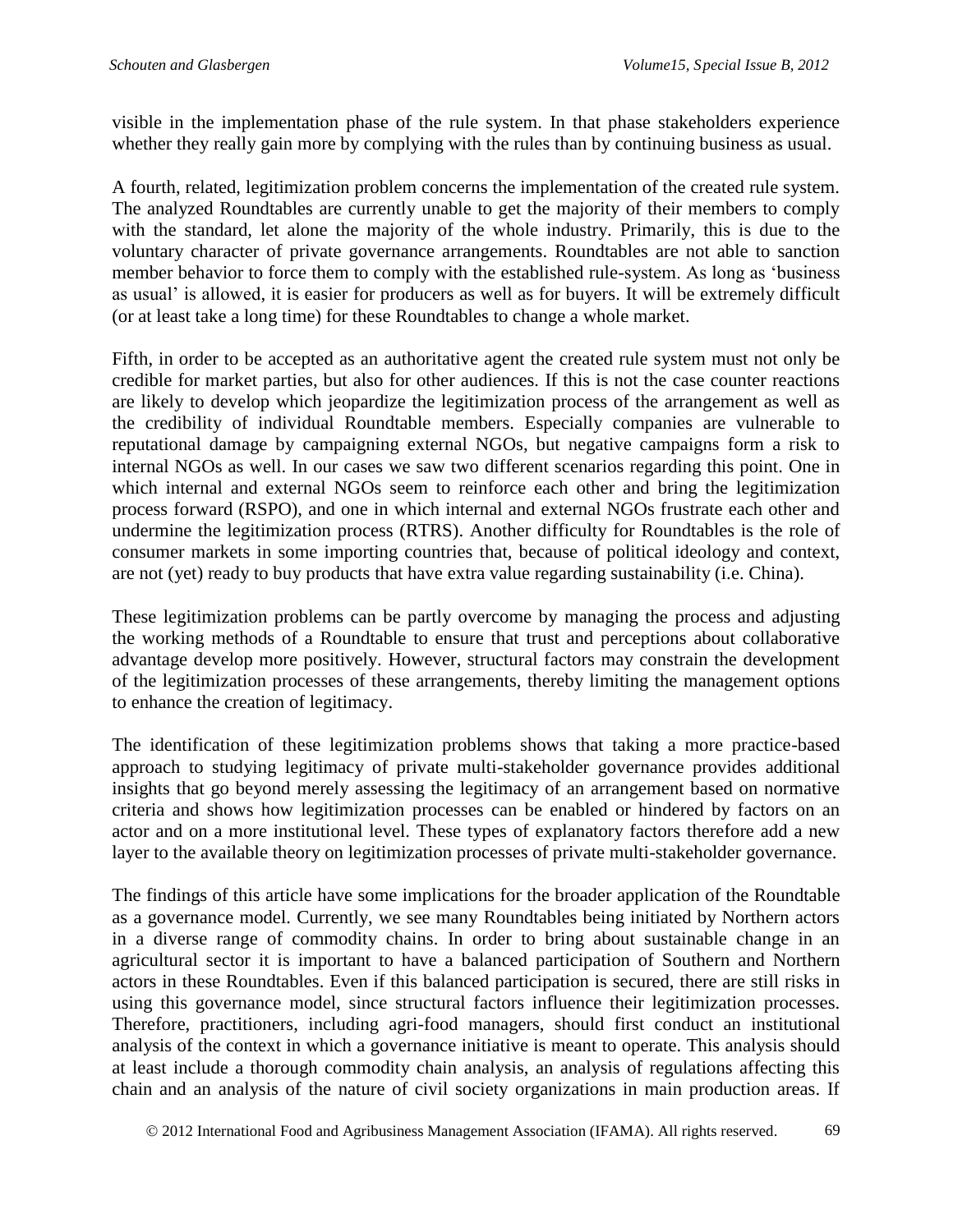there are many potential hindering factors for the legitimization process of a Roundtable a different action strategy should be considered or these factors should be resolved.

The managerial impacts of our study mainly relate to adapting to potential hindering factors for the legitimization process of a Roundtable. Structural factors are assumed to be inalterable on the short-term and therefore managerial efforts should focus on the actor-based factors trust and collaborative advantage. These actor-based factors are not independent of structural factors. The structure of the commodity chain, the type of lead firms in the chain, governmental regulations, and the political embedding of NGOs all influence the degree of collaborative advantage for different groups of stakeholders, while trust building is primarily influenced by the type of lead firms in the chain, governmental regulations, and the political embedding of NGOs. When the institutional analysis shows that the structure of the commodity chain, the type of lead firms in the chain, governmental regulations, and the political embedding of NGOs in a specific industry are not beneficial for the legitimization process of a Roundtable, managing efforts should focus on increasing the perceived collaborative advantage for all stakeholder groups. When the analysis identifies the type of lead firms in the chain, governmental regulations, and the political embedding of NGOs as factors that could potentially have a negative influence on the legitimization process of a Roundtable—then managerial efforts should focus on increasing the level of trust between all stakeholder groups.

The research in this article is exploratory in nature and although our conclusions are empirically valid, they are based on two case studies and are therefore lack statistical validity. Future research could therefore test the results of this paper possibly in a more quantitative manner in which a larger number of Roundtable-like initiatives are analyzed, for example on the basis of survey data (a list of 18 multi-stakeholder arrangements that can possibly be studied in the agrifood sector is provided by Dentoni and Peterson 2011). From this data the proposed causal relations could be tested, which requires a quantification of the legitimacy concept for which smart indicators need to be developed. While our research has shown that Roundtables can place sustainability on the agenda of an industry and develop and implement a certification scheme, their legitimization processes can be negatively or positively influenced by different institutional settings. Further research should therefore specifically address the relative importance of individual structural factors on legitimization processes of Roundtables.

#### **Acknowledgements**

We thank Jordan Nikoloyuk for providing the initial idea for this article and for his important contributions to the data collection. We would also like to thank Pieter Leroy, Verena Bitzer, Luli Pesqueira and several anonymous reviewers for their valuable comments on earlier versions of this article. Furthermore, we would like to acknowledge the Netherlands Organization for Scientific Research (NWO) for funding this research.

# **References**

A Seed Europe. 2005. Managing the soy boom? A nice try or dangerous greenwashing? http://www.aseed.net/index.php?option=com\_content&task=view&id=148&Itemid=107 &lang=nl[accessed April 1, 2011].

2012 International Food and Agribusiness Management Association (IFAMA). All rights reserved. 70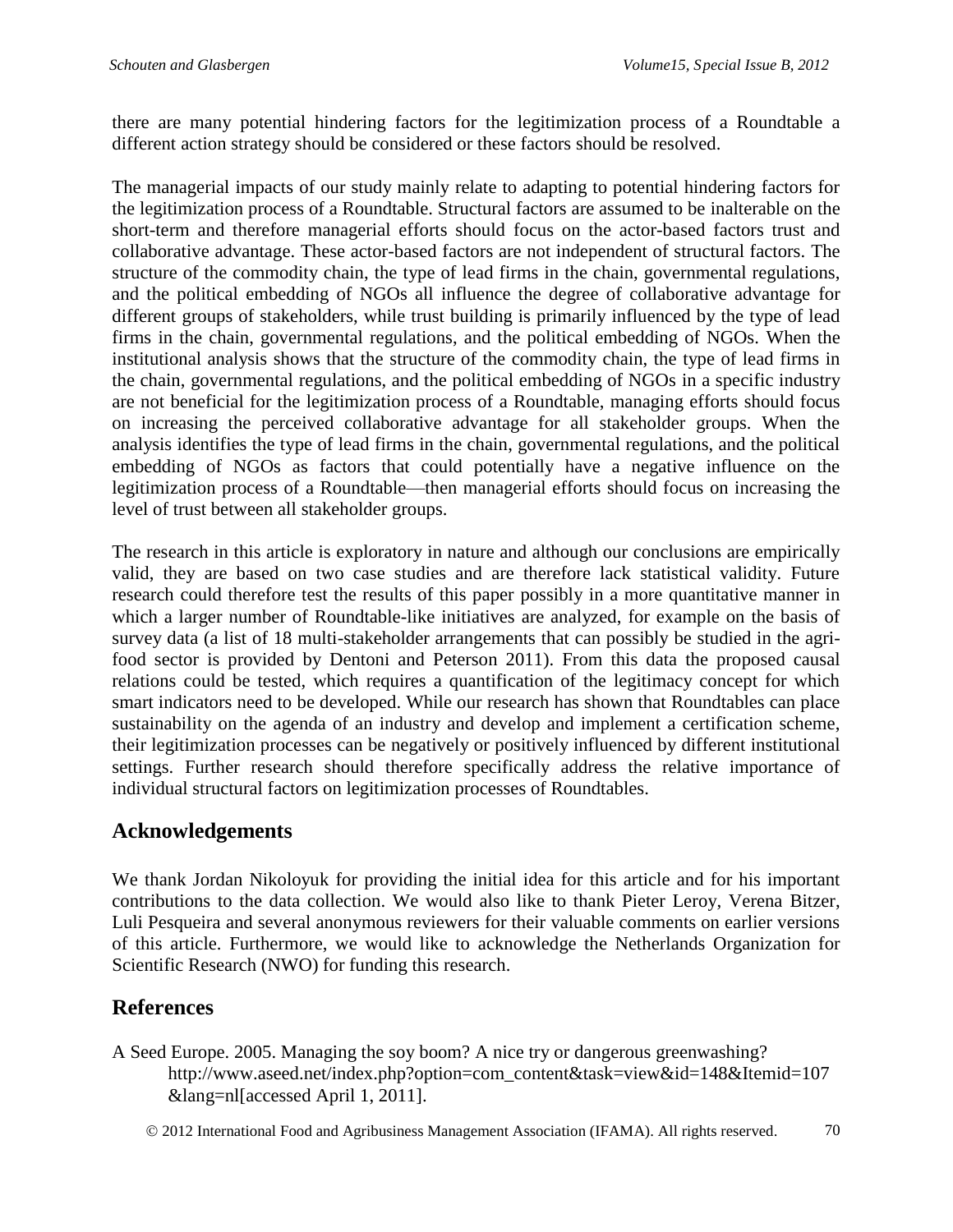- Abbott, K. W., and D. Snidal. 2009. The governance triangle: Regulatory standards institutions and the shadow of the state. In *The politics of global regulation*, edited by W. Mattli and N. Woods, 44-88. Princeton University Press.
- Aidenvironment. 2008. Palm oil: Inventory of the major bottlenecks and sustainability initiatives in the palm oil chain. DDE, Dutch Ministry of Foreign Affairs.
- Altenburg, T. 2006. Governance patterns in value chains and their development impact. *The European Journal of Development Research* 18: 498- 521.
- Bäckstrand, K., J. Khan, A. Kronsell, and E. Lövbrand. 2010. The promise of new modes of environmental governance. In *Environmental politics and deliberative democracy: Examining the promise of new modes of governance*, edited by K. Bäckstrand, J. Khan, A. Kronsell and E. Lövbrand, 3-27. Cheltenham: Edward Elgar.
- Bair, J., and G. Gereffi. 2001. Local clusters in global chains: The causes and consequences of export dynamism in Torreon's blue jeans industry. *World Development* 29 (11): 1885- 1903.
- Batie, S. 2008. Wicked problems and applied economics. *American Journal of Agricultural Economics* 90 (5): 1176-1191.
- Bernstein, S. 2011. Legitimacy in intergovernmental and non-state global governance. *Review of International Political Economy* 18 (1): 17-51.
- Bexell, M. 2010. Introduction: Partnerships, democracy and governance. In *Democracy and public-private partnerships in global governance*, edited by M. Bexell and U. Mörth, 3- 23. Basingstoke: Palgrave Macmillan.
- Biermann, F. and A. Gupta. 2011. Accountability and legitimacy in earth system governance. *Ecological Economics* 70 (11): 1856-1864.
- Carrere, R. 2006. Oil palm: From cosmetics to biodiesel colonization lives on*.* Montevideo: World Rainforest Movement.
- Cheng Hai, Teo. 2011. Spearheading development & promotion of sustainable palm oil in China. Presentation at RT9 RSPO, Kota Kinabalu, November.
- Cheyns, E. 2011. Multi-stakeholder initiatives for sustainable agriculture: Limits of the 'Inclusiveness' paradigm. In *Governing through standards: Origins, drivers and limits,* edited by S. Ponte, J. Vestergaard and P. Gibbon, 318-354. London: Palgrave.
- Coe, N. M., P. Dicken, and M. Hess. 2008. Global production networks: Realizing the potential. *Journal of Economic Geography* 8 (3): 271-295.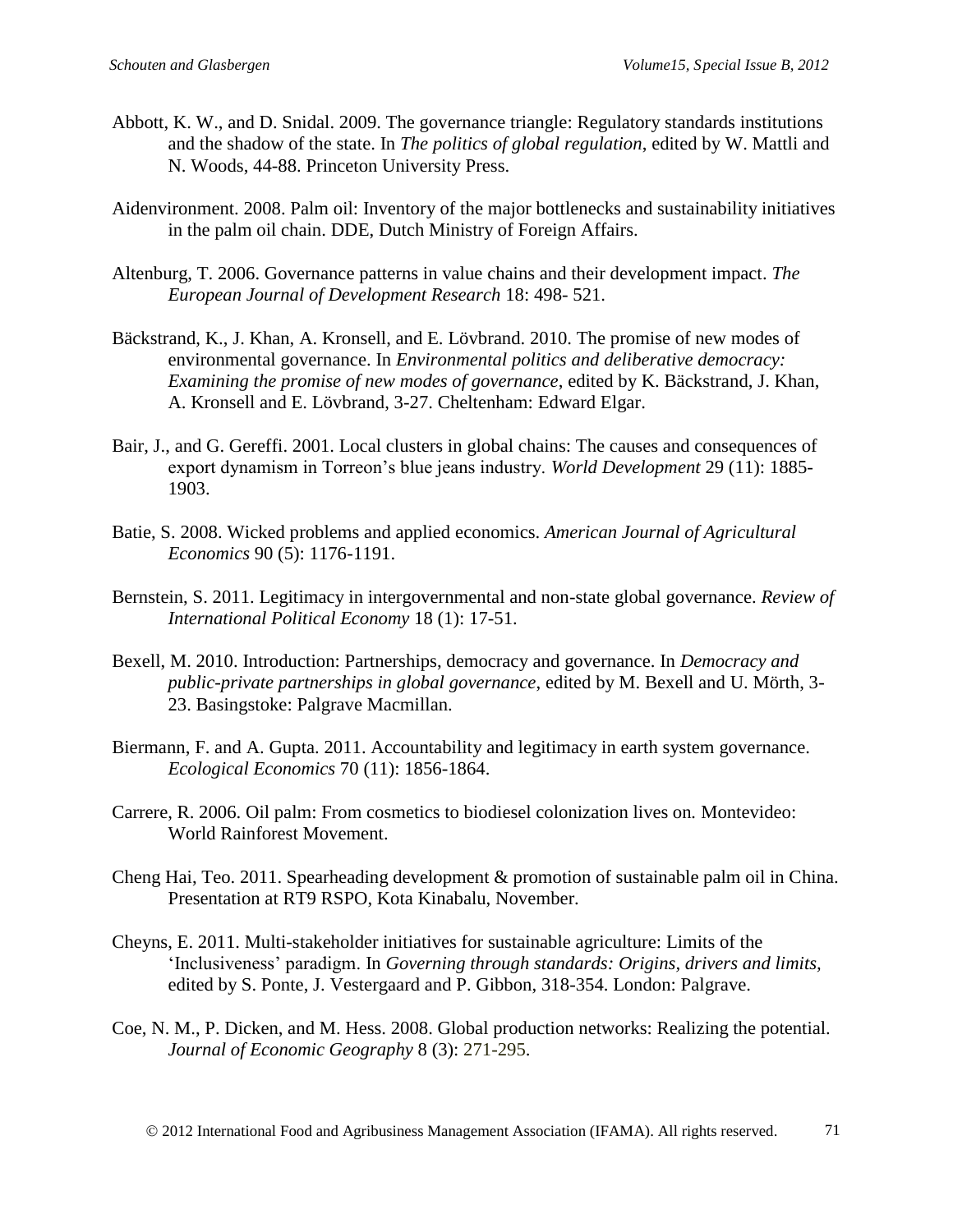- Crabbé, A. and P. Leroy. 2008. *The handbook of environmental policy evaluation*. London: Earthscan.
- Dentoni, D. and H.C. Peterson. 2011. Multi-stakeholder sustainability alliances in agri-food chains: a framework for multi-disciplinary research. *International Food and Agribusiness Management Review* 14 (5): 83-107
- Dingwerth, K. 2007. *The new transnationalism: Transnational governance and democratic legitimacy*. New York: Palgrave Macmillan.
- Dolan, C., and J. Humphrey. 2004. Changing governance patterns in the trade in fresh vegetables between Africa and the United Kingdom. *Environment and Planning* 36 (3): 491-509.
- Dutch Soy Coalition. 2006, update in 2008. *Soy-big business, big responsibility: Addressing the social and environmental impact of the soy value chain.* AIDEnvironment and the members of the Dutch Soy Coalition.
- Eisenhardt, K.M. 1989. Building theories from case study research. *The Academy of Management Review* 14 (4): 532-550.
- Friends of the Earth International. 2008. The only responsible soy is less soy: The roundtable on responsible soy frustrates real solutions. http://www.foei.org/en/publications/pdfs/forestsand-biodiversity/2008/FoEI-RTRS.pdf (accessed: August 17, 2009)
- Gifsoja. 2011. Nieuwe stickeractie bij AH nu ook vooraf in buurt aangekondigd. http://www.gifsoja.nl/Gifsoja/nieuws/Artikelen/2011/11/10\_Nieuwe\_stickeractie\_bij\_AH \_nu\_ook\_vooraf\_in\_buurt\_aangekondigd.html. [accessed February 10, 2012].
- \_\_\_\_. 2009. Teken de petitie aan supermarkten en voedingsindustrie: 'Responsible' soy: Misleading consumers. http://www.gifsoja.nl/Gifsoja/Actie/actie.html. [accessed April 1, 2011].
- Glasbergen, P. 2011. Mechanisms of private meta-governance: An analysis of global private governance for sustainable development. *International Journal of Strategic Business Alliances* 2 (3): 189-206.
- . 2010. Understanding partnerships for sustainable development analytically: The ladder of partnership activity as a methodological tool. *Environmental Policy and Governance* 21 (1): 1-13.
- Glasbergen, P. 2007. Setting the scene: The partnership paradigm in the making reflections on theory and practice. In *Partnerships, governance and sustainable development,* edited by P. Glasbergen, F. Biermann and A. P. J. Mol, 1-25. Cheltenham: Edward Elgar.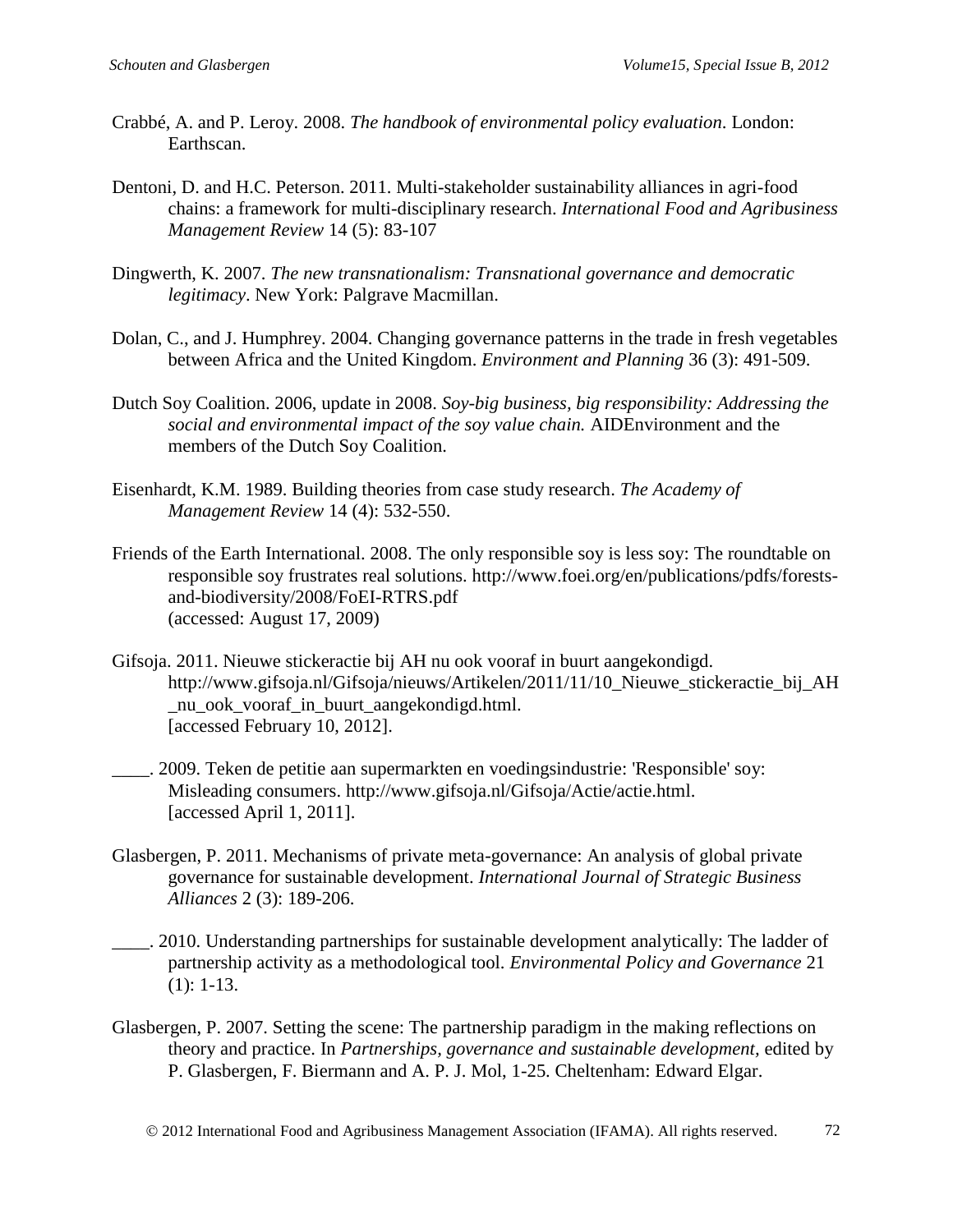- Gray, B. 1996. Cross-sectoral partners: Collaborative alliances among business, government and communities. In *Creating collaborative advantage*, edited by C. Huxham. London: Sage.
- \_\_\_\_. 2007. The process of partnership construction: Anticipating obstacles and enhancing the likelihood of successful partnerships for sustainable development. In *Partnerships, governance and sustainable development reflections on theory and practice.*, edited by P. Glasbergen, F. Biermann and A. P. J. Mol, 29-48. Cheltemham: Edward Elgar.
- Greenpeace. 2009. Public pressure for Indonesia's forests works, ask Unilever. http://www.greenpeace.org/international/en/campaigns/forests/asia-pacific/dove-palmoilaction/. [accessed April 1, 2011].
- \_\_\_\_. 2008a. Greenpeace activists prevent Sinar Mas palm oil tanker from loading in Indonesia. http://www.greenpeace.org/international/press/releases/sinar-mas-palm-oil-action-14112008. [accessed April 1, 2011].
- \_\_\_\_. 2008b. *United plantations certified despite gross violations of RSPO standards.*  Amsterdam: Greenpeace Netherlands*.*
- \_\_\_\_. 2007. *How palm oil is cooking the climate.* Amsterdam: Greenpeace International.
- Hospes, O., S. Stattman, and S. de Pooter. 2009. Groen en geel zien: Private partnerschappen voor duurzame productie van soja en palmolie (translation: Private partnerships for sustainable production of soy and palm oil). In *Governance in de groen-blauwe ruimte: Handelingsperspectieven voor landbouw, landschap en water (translation: Environemental governance: action perspectives for agriculture, landscape and water)*, edited by G. Breeman, H. Goverde and K. Termeer, 244-258. Assen: Van Gorkum.
- Huijstee, M. M. van, M. Francken, and P. Leroy. 2007. Partnerships for sustainable development: A review of current literature. *Environmental Sciences* 4 (2): 75-89.
- Keohane, R. O. 2011. Global governance and legitimacy. *Review of International Political Economy* 18 (1): 99-109.
- Peterson, H. C. 2009. Transformational supply chains and the 'wicked problem' of sustainability: Aligning knowledge, innovation, entrepreneurship, and leadership. *Journal on Chain and Network Science* 9 (2): 71-82.
- Rettet den Regenwald. 2008. International declaration against the 'Greenwashing' of palm oil by the roundtable on sustainable palm oil (RSPO). http://www.regenwald.org/international/englisch/news.php?id=1070. [accessed January 11, 2009].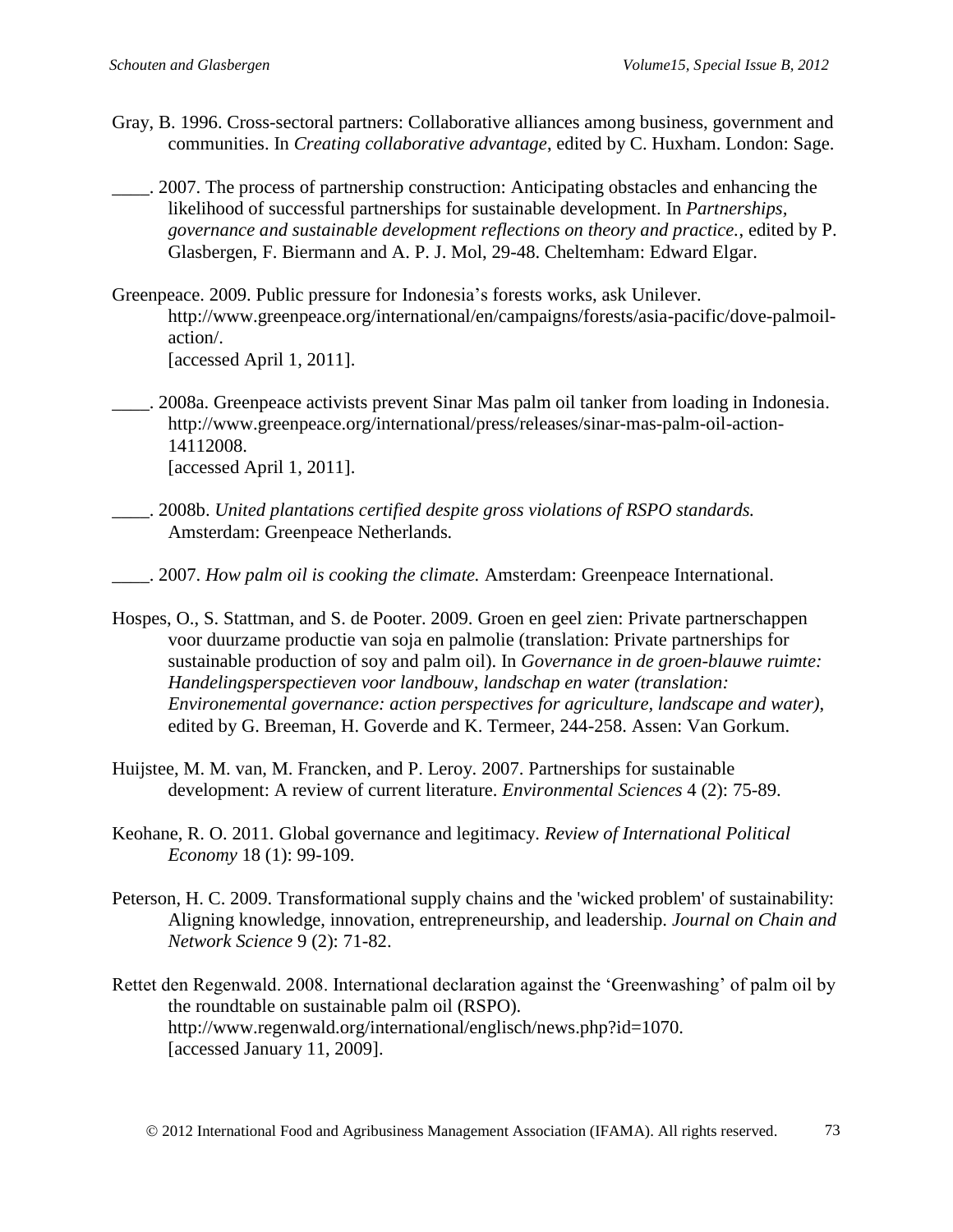- Roberts, S. 2003. Supply chain specific? Understanding the patchy success of ethical sourcing initiatives. *Journal of Business Ethics* 44 (2): 159-70.
- RSPO. 2012a. Members. http://www.rspo.org/page/792?q=categorystat. [accessed January 4, 2012].
- \_\_\_\_. 2012b. Who is RSPO? http://www.rspo.org/page/9. [accessed January 4, 2012].
- \_\_\_\_. 2012c. Statement on GAPKI's withdrawal from RSPO. http://www.rspo.org/?q=content/statement-gapki%E2%80%99s-withdrawal-rspo. [accessed January 10, 2012].
- \_\_\_\_. 2011. Market updates. http://www.rspo.org/node/2687 [accessed January 4, 2012].
- \_\_\_\_. 2010. Minutes RSPO 7th general assembly. Jakarta, November.
- \_\_\_\_. 2007. Principles and criteria for sustainable palm oil.
- \_\_\_\_. 2005. Minutes of EB meeting 2005 http://www.rspo.org/resource\_centre/EB200106.pdf [accessed April 1, 2011].
- \_\_\_\_. 2004. Framework for drafting criteria for sustainable oil palm: A discussion paper to begin the process of developing criteria for the RSPO. ProForest.
- \_\_\_\_. 2003. Closing remarks by Mr M R Chandran, Chief Executive of the Malaysian Palm Oil Association at the first Roundtable conference, Kuala Lumpur, August.
- \_\_\_\_. 2002. Minutes of the preparatory meeting in Hayes, London, September*.*
- RTRS. 2012a. Objectives. http://responsiblesoy.org/index.php?option=com\_ content&view=article&id=8&Itemid=11&lang=en. [accessed January 4, 2012].
- \_\_\_\_. 2012b. Total RTRS membership http://responsiblesoy.org/index.php?option=com\_ content&view=article&id=269&Itemid=178&lang=en [accessed January 5, 2012].
	- \_\_\_\_. 2012c. How was the RTRS standard for responsible soy production developed? http://www.responsiblesoy.org/index.php?option=com\_content&view=article&id=319&l ang=en [accessed January 12, 2012].
- \_\_\_\_. 2012d Will certified companies or RTRS members be held to account if they break RTRS rules? http://www.responsiblesoy.org/index.php?option=com\_
	- 2012 International Food and Agribusiness Management Association (IFAMA). All rights reserved. 74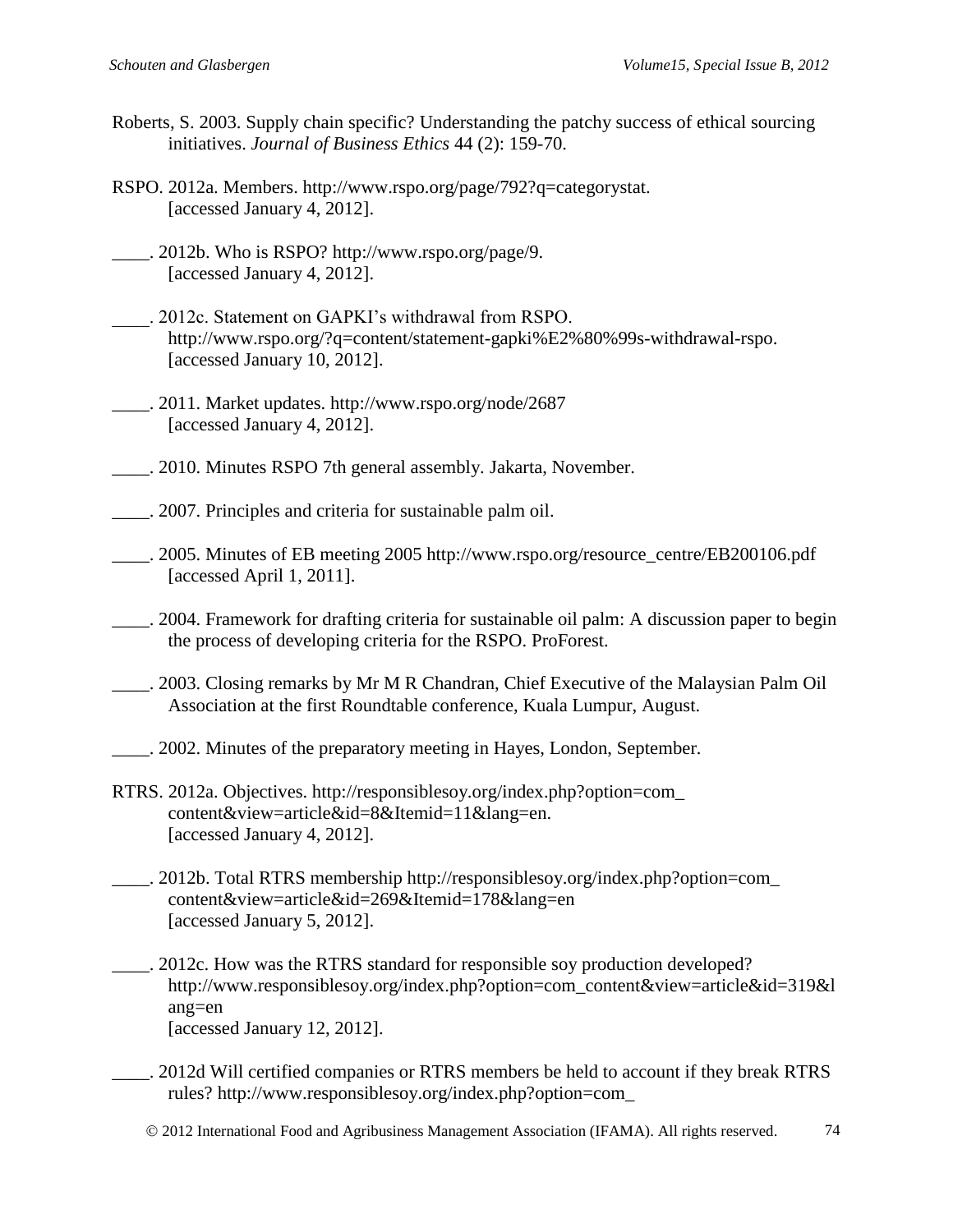content&view=article&id=323&lang=en# [accessed January 4, 2012].

- \_\_\_\_. 2011. News item. http://www.responsiblesoy.org/index.php?option=com\_ content&view=article&id=68%3Aino-es-la-rtrs-una-tentativa-de-qgreenwashingq-de-laindustria&catid=15%3Apreguntas-frecuentes&Itemid=26&lang=en [accessed October 30, 2011].
- \_\_\_\_. 2010. RTRS history: Important dates. http://www.responsiblesoy.org/index.php? option=com\_content&view=article&id=9&Itemid=12&lang=en. [accessed September 21, 2010].

\_\_\_\_. 2006. Minutes of the XV OC conference call scheduled, February.

- Ruggie, J. G. 2004. Reconstituting the global public domain issues, actors, and practices. *European Journal of International Relations* 10 (4): 499-531.
- Scharpf, Fritz W. 1999. *Governing in Europe: Effective and democratic?* Oxford: Oxford University Press.
- Schouten, G., and P. Glasbergen. 2011. Creating legitimacy in global private governance: The case of the Roundtable on Sustainable Palm Oil. *Ecological Economics* 70 (11): 1891- 1899.
- Schouten, G., P. Leroy and P. Glasbergen. 2012. On the deliberative capacity of private multistakeholder governance: The Roundtables on Responsible Soy and Sustainable Palm Oil. Ecological Economics 83: 42-50.
- Steets, J. 2010. *Accountability in public policy partnerships*. Basingstoke: Palgrave Macmillan.
- Suchman, M. C. 1995. Managing legitimacy: Strategic and institutional approaches. *The Academy of Management Review* 20 (3): 571-610.
- TROPIS. 2011. And the reason is clear (Interview with Fadhil Hasan). *TROPIS Economy and Environment*, special edition, November.
- Unilever. 2012. The Roundtable on Sustainable Palm Oil. http://www.unilever.com/sustainability/environment/agriculture/palmoil/rspo/. [accessed January 4, 2012].
- \_\_\_\_. 2009. Press release: Unilever takes stance against deforestation. Rotterdam: Unilever.
- \_\_\_\_. 2008. Sustainable palm oil: Unilever takes the lead. http://www.unilever.com/images/es\_Unilever\_PalmOil\_v71\_tcm13-126357.pdf. [accessed September 15, 2010].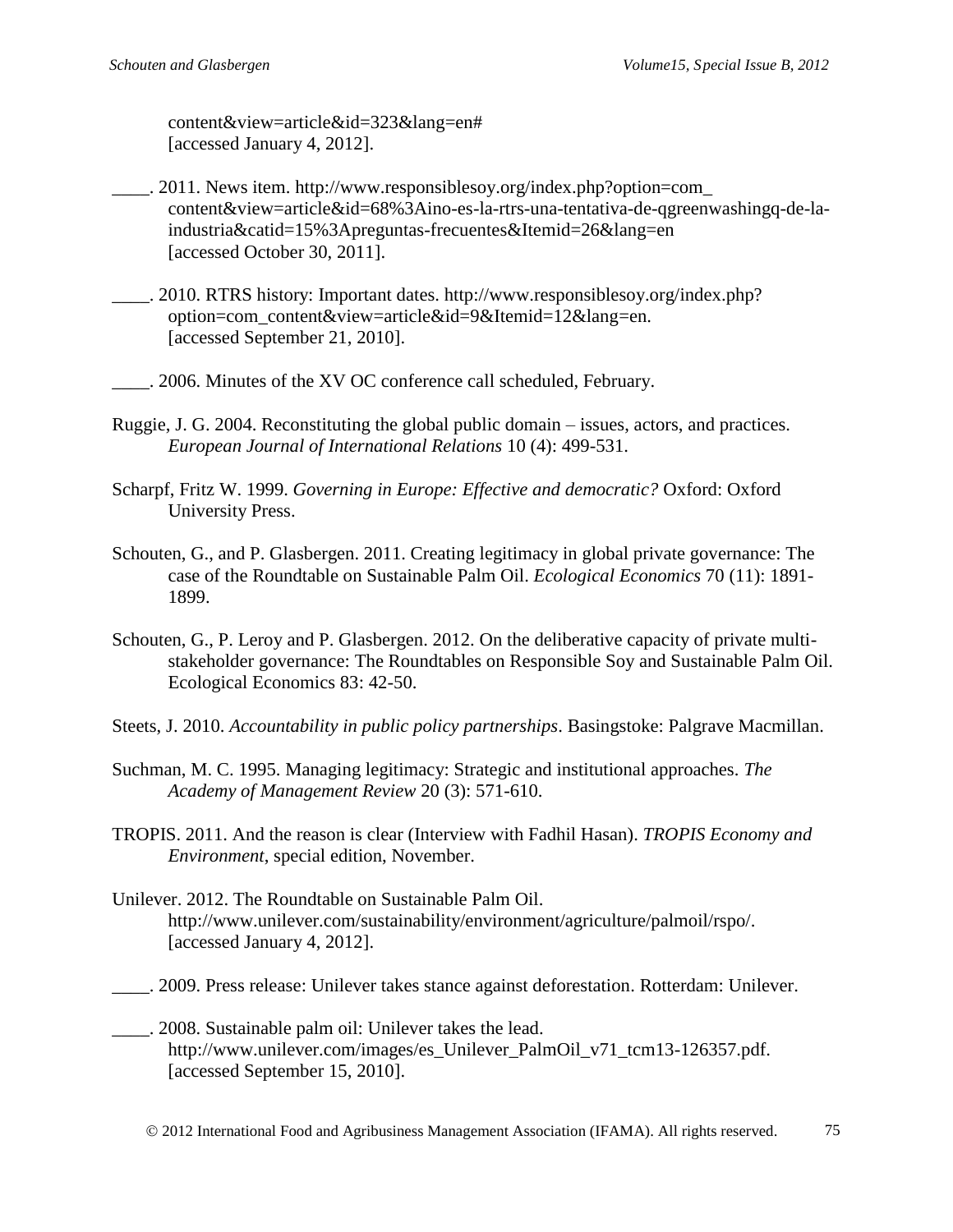- USDA. 2010. Table 07: Soybeans: World supply and distribution. http://www.fas.usda.gov/psdonline. (accessed September 15, 2010].
- Vermeulen, S., J. Woodhill, F. Proctor, and R. Delnoye. 2008. *Chain-wide learning for inclusive agrifood market development: A guide to multi-stakeholder processes for linking smallscale producers to modern markets.* Wageningen: IIED and Wageningen University.
- Wise, T. A. 2005. Identifying the real winners from U.S. agricultural policies*.* Working Paper NO. 05-07. Medford: Global Development and Environment Institute, Tufts University.
- WWF. 2009. WWF palm oil buyers' scorecard 2009. Gland: WWF International.
- Yaacob, S. 2011. Presentation at RT9: Introducing the P & C review and how stakeholders will be able to participate. Kota Kinabalu, November.

# **Appendix**

#### **Interview List**

| No. | <b>RT</b>   | <b>Interviewee</b>                                               | <b>Member Category</b>                               | <b>Type and Date</b>                  |
|-----|-------------|------------------------------------------------------------------|------------------------------------------------------|---------------------------------------|
| 1.  | <b>RSPO</b> | Former Ethical Policy Manager,<br>The Body Shop                  | EB member                                            | Telephone interview<br>March 30, 2009 |
|     |             |                                                                  | Retailers                                            |                                       |
| 2.  | <b>RSPO</b> | Senior policy advisor, Oxfam-<br>Novib                           | EB member                                            | Interview March 30,<br>2009           |
|     |             |                                                                  | Social or Development<br><b>Organizations (NGOs)</b> |                                       |
| 3.  | <b>RSPO</b> | Consultant & Facilitator,                                        | Facilitator                                          | Interview April 3,<br>2009.           |
| 4.  | <b>RTRS</b> | Associate Director, ProForest                                    | Facilitator                                          | Telephone interview<br>April 6, 2009  |
| 5.  | <b>RTRS</b> | Outreach Manager                                                 |                                                      | Telephone interview<br>April 7, 2009  |
| 6.  | <b>RSPO</b> | Head of Food & Agribusiness<br>Strategic Advisory & Research for | EB member                                            | Telephone interview<br>April 8, 2009  |
|     |             | South-East Asia, Rabobank                                        | <b>Banks &amp; Investors</b>                         |                                       |
| 7.  | <b>RSPO</b> | Global Sustainability Director, IOI<br>Group                     | EB member                                            | Interview April 10,<br>2009           |
|     |             |                                                                  | Palm Oil Processors & Traders                        |                                       |
| 8.  | <b>RTRS</b> | Director of consumer policy, Coop<br>Switzerland.                | EB member                                            | Telephone interview<br>April          |
|     |             |                                                                  | Industry, Finance & Trade                            | 14, 2009                              |
| 9.  | <b>RSPO</b> | Environmental Risk Manager,<br><b>HSBC Malaysia</b>              | <b>Banks &amp; Investors</b>                         | Telephone interview<br>April 14, 2009 |

© 2012 International Food and Agribusiness Management Association (IFAMA). All rights reserved. 76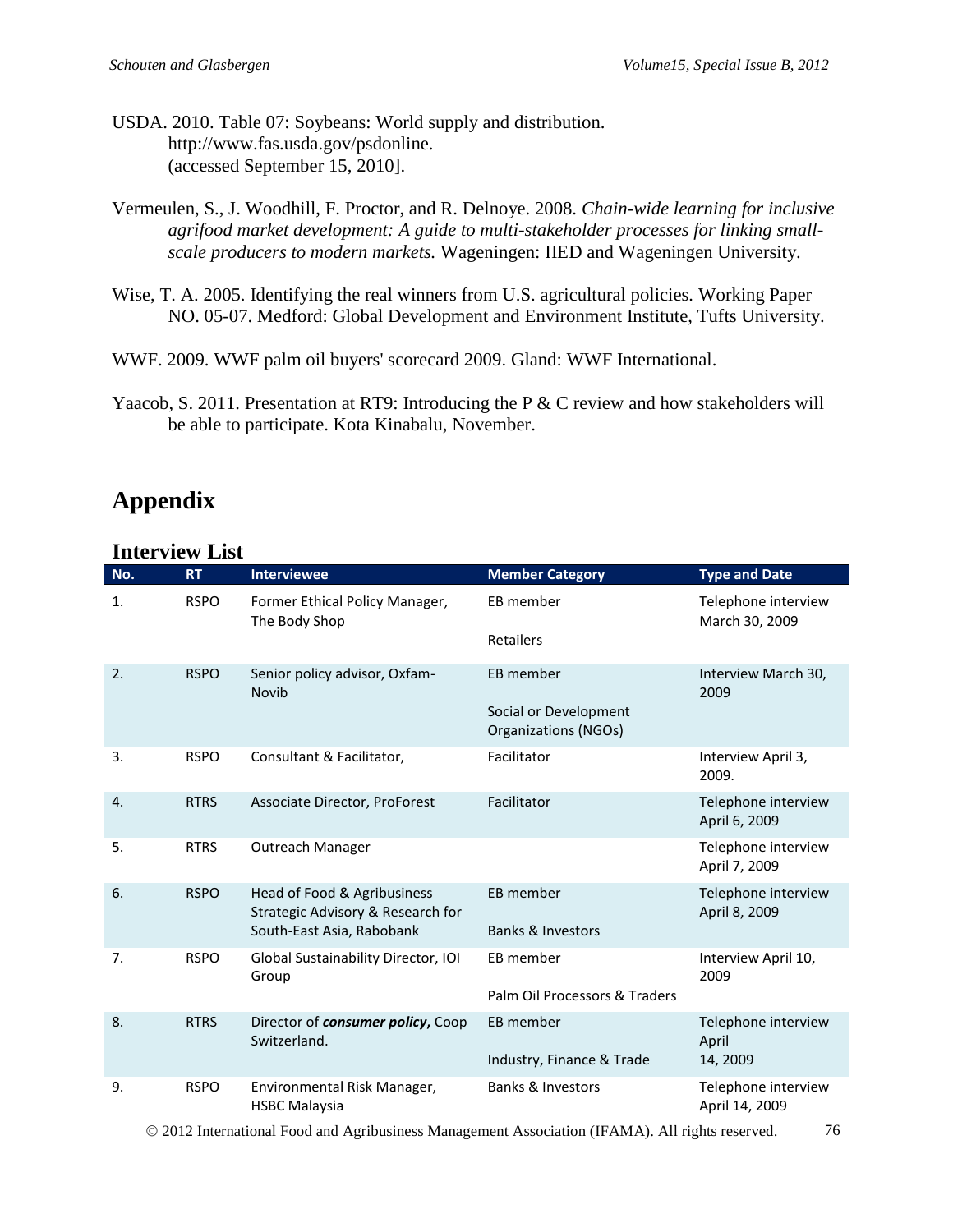| 10. | <b>RSPO</b>                | Ex-chairman, Malaysian Palm Oil<br>Association                                                | EB member<br>Oil Palm Growers                                                              | Telephone interview<br>April 17, 2009  |
|-----|----------------------------|-----------------------------------------------------------------------------------------------|--------------------------------------------------------------------------------------------|----------------------------------------|
| 11. | <b>RTRS</b>                | Regional Expertise Centre Director<br>(Argentina), Solidaridad                                | President<br>Civil Society                                                                 | Telephone interview<br>April 20, 2009  |
| 12. | <b>RSPO</b>                | Director, ProForest                                                                           | Facilitator                                                                                | Telephone interview<br>April 21, 2009  |
| 13. |                            | Independent International Trade<br>& Development Professional                                 |                                                                                            | Telephone interview<br>May 8, 2009     |
| 14. | <b>RTRS</b>                | Senior Vice President Market<br>Transformation, WWF                                           | Civil Society                                                                              | Telephone interview<br>May 8, 2009     |
| 15. | <b>RSPO</b>                | Head of Forest Conversion<br>Initiative, WWF Switzerland                                      | EB member<br><b>Environmental or Nature</b><br><b>Conservation Organizations</b><br>(NGOs) | Telephone interview<br>May 11, 2009    |
| 16. | <b>RTRS</b>                | Purchasing Manager, Nutreco.                                                                  | EB member<br>Industry, Finance & Trade                                                     | Telephone Interview<br>May 20, 2009    |
| 17. | <b>RTRS</b>                | Executive director, Fundapaz                                                                  | EB member<br>Civil Society                                                                 | Telephone interview<br>May 30, 2009    |
| 18. | <b>RSPO</b>                | Manager Marketing Refined Oils<br>Europe, Cargill BV                                          | Palm Oil Processors & Traders                                                              | Interview June 9,<br>2009.             |
| 19. | <b>RSPO</b><br><b>RTRS</b> | Manager Sustainable Production,<br>Product Board Margarine, Fats &<br>Oils (MVO)              | Palm Oil Processors & Traders<br>Industry, Finance & Trade                                 | Telephone interview<br>June 11, 2009   |
| 20. | <b>RSPO</b>                | Deputy Director, Both ENDS                                                                    | Social or Development<br><b>Organizations (NGOs)</b>                                       | Telephone Interview<br>July 23, 2009   |
| 21. | <b>RSPO</b>                | Director Product Integrity, Ahold                                                             | Retailers                                                                                  | Interview July 28,<br>2009             |
| 22. | <b>RSPO</b>                | Head of Program & Strategy,<br>Wetlands International                                         | <b>Environmental or Nature</b><br><b>Conservation Organizations</b><br>(NGOs)              | Telephone Interview<br>August 17, 2009 |
| 23. | <b>RSPO</b>                | Head of Food & Agribusiness<br>Strategic Advisory & Research for<br>South-East Asia, Rabobank | EB member<br><b>Banks &amp; Investors</b>                                                  | Telephone Interview<br>August 18, 2009 |
| 24. | <b>RSPO</b>                | Global Supply Chain Director of<br>Sustainable Agriculture, Unilever.                         | President<br><b>Consumer Goods</b><br>Manufacturers                                        | Interview August 25,<br>2009           |